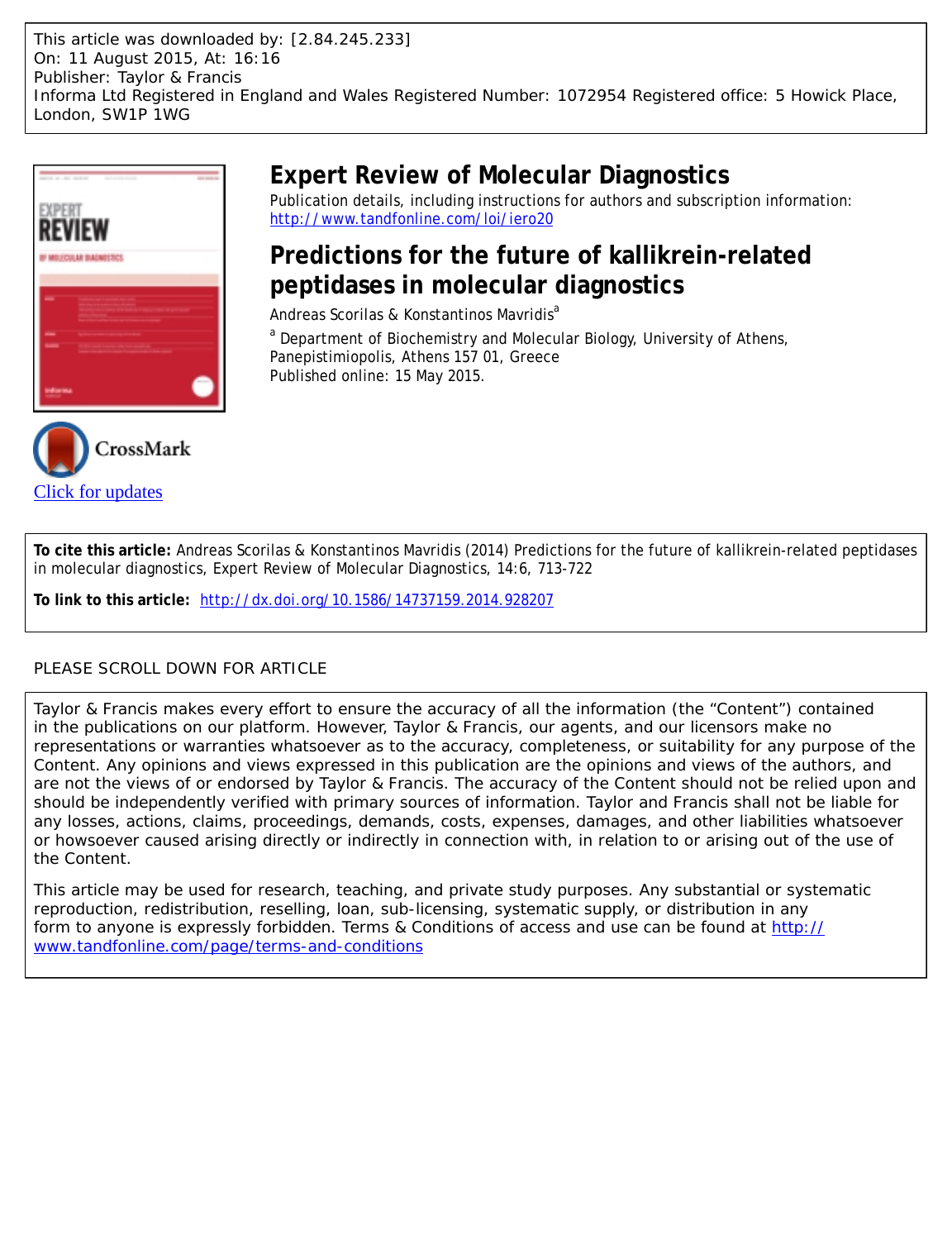

# Predictions for the future of kallikrein-related peptidases in molecular diagnostics

Expert Rev. Mol. Diagn. 14(6), 713–722 (2014)

## Andreas Scorilas\* and Konstantinos Mavridis

Department of Biochemistry and Molecular Biology, University of Athens, Panepistimiopolis, Athens 157 01, Greece \*Author for correspondence: [ascorilas@biol.uoa.gr](mailto:ascorilas@biol.uoa.gr)

Kallikrein-related peptidases (KLKs) form a cancer-related ensemble of serine proteases. This multigene family hosts the most widely used cancer biomarker that is PSA-KLK3, with millions of tests performed annually worldwide. The present report provides an overview of the biomarker potential of the extended KLK family (KLK1-KLK15) in various disease settings and envisages approaches that could lead to additional KLK-driven applications in future molecular diagnostics. Particular focus is given on the inclusion of KLKs into multifaceted cancer biomarker panels that provide enhanced diagnostic, prognostic and/or predictive accuracy in several human malignancies. Such panels have been described so far for prostate, ovarian, lung and colorectal cancers. The role of KLKs as biomarkers in non-malignant disease settings, such as Alzheimer's disease and multiple sclerosis, is also commented upon. Predictions are given on the challenges and future directions regarding clinically oriented KLK research.

KEYWORDS: biomarker panel • cancer diagnosis • cancer prognosis • kallikrein-related peptidases • KLK • molecular tumor marker • neurodegenerative diseases • ovarian cancer • prostate cancer • PSA

### Kallikrein-related peptidases: serine proteases with extensive implication in human (patho)physiology & unique biomarker capabilities

Prostate-specific antigen (PSA) or kallikreinrelated peptidase 3 (KLK3) is the most widely recognized member of the tissue kallikrein and kallikrein-related peptidases gene family  $(KLKs)$  [[1\]](#page-7-0). PSA–KLK3 has been broadly used as a prostate cancer biomarker for almost three decades [[2](#page-7-0)–[6](#page-7-0)].

KLKs, located on chromosome 19q13.3– q13.4, comprise 15 gene members (KLK1–  $KLK15$  $KLK15$  $KLK15$ ) [1] that have been suggested, in a plethora of studies, as promising disease biomarkers [[7](#page-7-0)–[9](#page-7-0)]. Efforts have also been made in order to evaluate the therapeutic potential of KLKs through various approaches that include engineered inhibitors, prodrugs activation and KLK-driven immunotherapy [[10](#page-7-0),[11](#page-7-0)].

Perhaps, the continuously reported broad role of KLKs as biomarkers is a reflection of the important functions they serve in human physiology. KLKs share notable similarities at the levels of gene/protein structure (five coding

exons that encode for inactive zymogens), protein activity (trypsin or chymotrypsin like) and biological regulation of their gene expression (by steroid hormones, methylation, histone modification, miRNAs) and enzyme activity (cleavage activation, inhibition by endogenous molecules) [\[12](#page-7-0)–[14\]](#page-7-0). Under physiological conditions, KLKs act on their substrates, which include growth factors, hormones, proteases and cell signaling molecules, in order to orchestrate important body functions such as skin homeostasis, blood pressure regulation, semen liquefaction and neuronal plasticity [\[13](#page-7-0)–[16\]](#page-7-0). Looking at the other side of the coin, deregulation of KLK function can trigger the manifestation of severe diseases. KLKs have been primarily studied as molecules that can influence the initiation and progression of human malignancies [\[9](#page-7-0)–[12,16](#page-7-0)]. Nonetheless, their involvement has also been thoroughly investigated in neurodegenerative/neuroinflammatory disorders [[15](#page-7-0)–[18](#page-8-0)] and, particularly, skin diseases [\[19](#page-8-0)–[22\]](#page-8-0).

The present report provides an overview of the KLK biomarker potential in various disease settings and envisages approaches that increase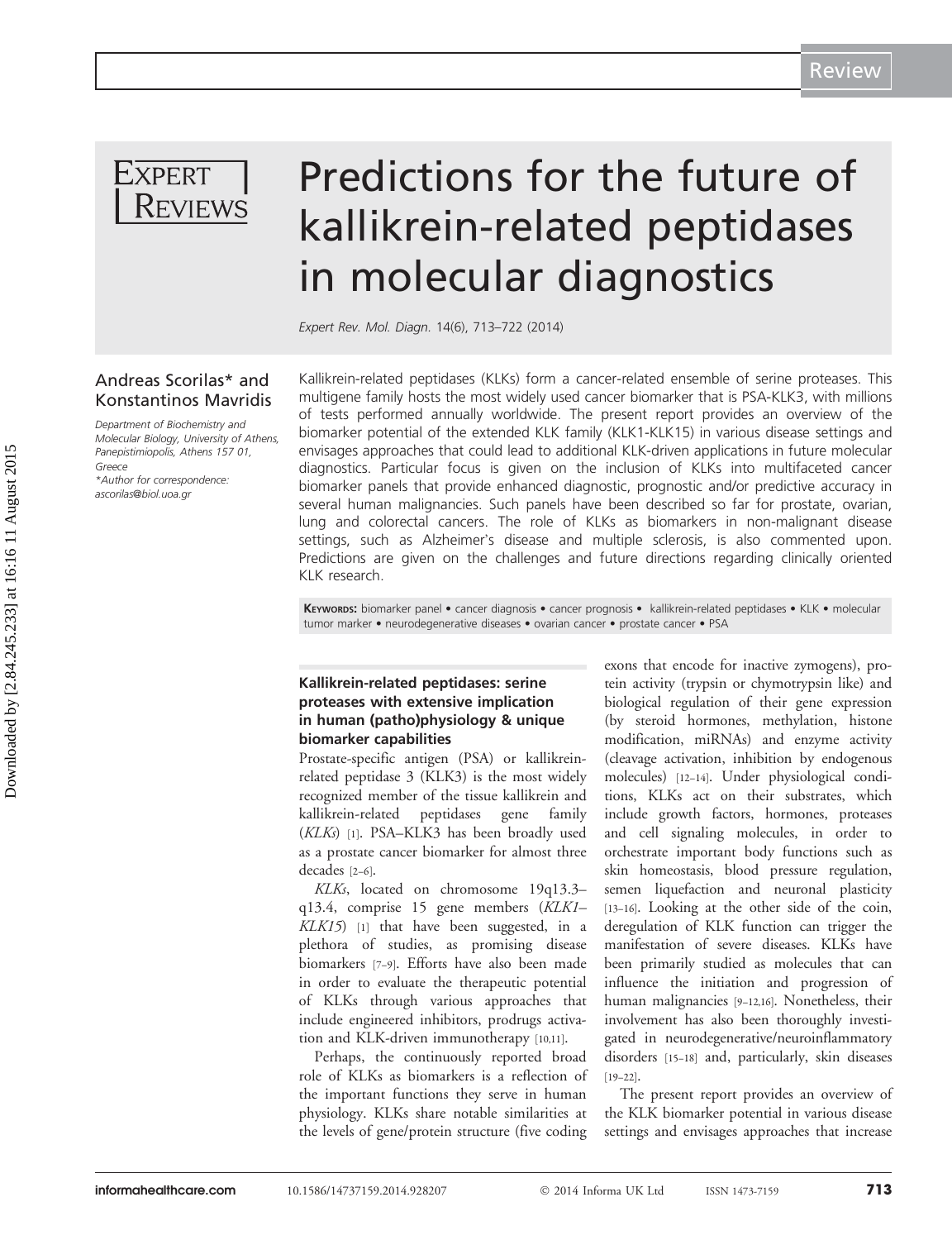the probabilities of introducing additional KLK-driven applications in future molecular diagnostics. Expected challenges and predicted directions in clinically oriented KLK research are also commented upon.

## KLKs as cancer biomarkers: from PSA–KLK3 to the extended KLK family

Clinical oncology has been radically evolved after the incorporation of biological tumor markers in the management of human malignancies. Representative examples of the few tumor biomarkers that have succeeded in reaching routine clinical practice include the HER2 gene amplification and OncotypeDx gene expression panel tests as predictive biomarkers for breast cancer, CA125 for ovarian cancer monitoring, BRAF mutation assessment for melanoma and PSA testing for prostate cancer screening and monitoring [[23](#page-8-0),[24](#page-8-0)].

#### PSA: a successful, yet controversial, cancer biomarker

The influence of PSA testing on clinical decision making, both in a positive and negative sense, is so unique that in the history of oncology, it is logical to categorize prostate cancer management in a pre-PSA period, the current PSA period, as well as a post-PSA period, which is agonizingly anticipated [[23](#page-8-0),[25](#page-8-0)].

The first studies describing the usefulness of PSA as a prostate cancer biomarker showed its utility as a disease monitoring and recurrence prediction tool and in 1986 received US FDA approval for this use [\[4](#page-7-0)[,26](#page-8-0)]. The use of PSA measurements still remains the gold standard in defining biochemical relapse and thus disease recurrence [\[27](#page-8-0)]. However, after its initial approval, PSA testing was also applied for diagnostic purposes. In the following years, detection of prostate cancer increased spectacularly in the USA. The broad application of PSA testing as a screening strategy in asymptomatic men (FDA approved for this use in 1994) led to an impressive decrease in the cases diagnosed with advanced disease [[28](#page-8-0),[29\]](#page-8-0). Nonetheless, all these important benefits came with a price. PSA serum levels are increased not only in clinically relevant prostate cancer, but also in every lesion that alters prostate gland's architecture including benign conditions and clinically indolent cancer. The widespread use of PSA testing led to more men with benign conditions being biopsied and to more men with no life-threatening tumors undergoing unnecessary radical treatment [[23](#page-8-0),[30,31](#page-8-0)]. Two large-scale trials that investigated the effect of PSA screening per se in reducing prostate cancer mortality (Prostate, Lung, Colorectal, and Ovarian [PLCO] cancer screening trial and European Randomized Study of Screening for Prostate Cancer [ERSPC]) produced conflicting results. The PLCO trial [[32\]](#page-8-0), which was later criticized due to contamination of the unscreened arm, reported no benefit from screening, whereas ESPRC [\[33](#page-8-0)] reported a decrease in prostate cancer mortality [[23,30\]](#page-8-0). The abovementioned data led the US Preventive Services Task Force to recommend against PSA screening, a decision that provoked extensive discussion and heavy criticism [[23](#page-8-0),[34,35](#page-8-0)]. It seems that PSA testing as we know it may have gone full circle and its initial use for disease monitoring happens to be also the most suitable. The introduction of additional biomarkers that would limit the PSA-driven overdiagnosis/ overtreatment and that could identify patients who will indeed benefit from hormonal and chemotherapy represents a clinical necessity. A systematic, multiphase procedure is needed in order for novel prostate cancer biomarkers to reach clinical practice. This carefully designed process should begin from the initial evidence-based discovery stage and continue with rigorous validation phases, including independent cohorts, retrospective and prospective studies, before finally reaching largescale population trials [\[36\]](#page-8-0).

Normalizing PSA to the prostate gland volume, determining changes in PSA measurements over time, measuring percentage of free PSA (%fPSA), complexed PSA, as well as the use of the more recently (2012) FDA-approved tests, such as the PCA3 urine test and the combined serum measurements of -2proPSA, free PSA and total PSA (calculated as prostate health index), have been proposed as next steps for improving the biomarker capabilities of PSA. Artificial neural networks, nomograms and logistic regression models can also help toward this direction [\[23](#page-8-0),[37](#page-8-0)–[39](#page-8-0)]. Despite the reported improvements in the diagnostic performance of PSA by the aforementioned approaches, it is believed that a more radical paradigm shift is still needed.

As discussed in detail below (in 'KLKs in cancer biomarker panels: A more realistic and promising approach for routine clinical practice' section), the introduction of novel molecular markers belonging to the extended KLK family, through a biomarker panel strategy, could provide considerable improvements for prostate cancer screening.

#### Beyond PSA: the capacity of individual KLKs as biomarkers for human malignancies

Papers published on the association of KLKs with human malignancies (1933–2012) have been calculated to amount to the astonishing sum of 28,744 [[40\]](#page-8-0). Every single member of the KLK gene family has been evaluated and proposed as a meaningful serum and/or tissue marker for at least one human malignancy [\[8,9](#page-7-0)].

Recently published review articles thoroughly describe the biomarker potential of the KLK gene family in urogenital and reproductive organ malignancies [\[41,42\]](#page-8-0), gastrointestinal malignancies [[43](#page-8-0)], lung, brain, head and neck cancers, and acute lymphoblastic leukemia [[7](#page-7-0)–[9](#page-7-0)]. A book volume dedicated to the biomarker potential of KLKs for cancer diagnosis, prognosis and treatment response prediction/monitoring has also been published [\[40\]](#page-8-0). A brief overview of this information is conveyed in [TABLE](#page-3-0) <sup>1</sup>.

The characterization of the extended cancer-related KLK family, including several alternative mRNA transcripts and protein isoforms, the comprehensive expression profiling of KLKs at different levels (mRNA, protein) and different disease settings (malignant and nonmalignant), as well as the significant improvements in the sensitivity and specificity of molecular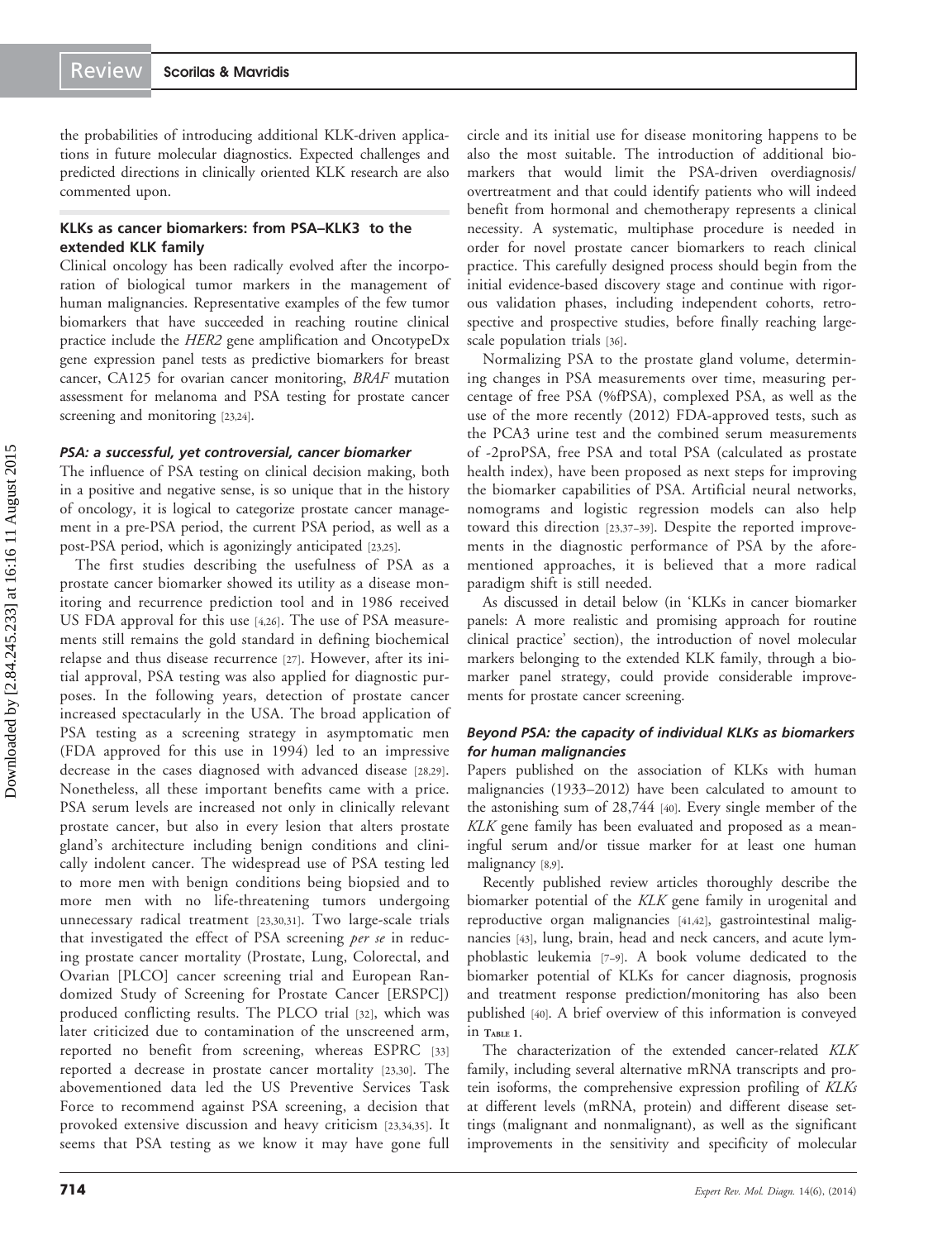<span id="page-3-0"></span>

| Table 1. The biomarker potential of individual KLKs in human malignancies. |                                                                                             |              |
|----------------------------------------------------------------------------|---------------------------------------------------------------------------------------------|--------------|
| <b>Cancer type</b>                                                         | <b>Clinical relevance</b>                                                                   | Ref.         |
| Prostate                                                                   | Diagnosis: KLK2, KLK3, KLK11                                                                | $[41]$       |
|                                                                            | Prognosis/Prediction: KLK2, KLK3, KLK4, KLK5, KLK11, KLK14, KLK15                           |              |
| Ovarian                                                                    | Diagnosis: KLK5, KLK6, KLK8, KLK10, KLK11, KLK13, KLK14                                     | [41, 42, 55] |
|                                                                            | Prognosis/prediction: KLK4, KLK5, KLK6, KLK7, KLK8, KLK9, KLK10, KLK11, KLK13, KLK14, KLK15 |              |
| <b>Breast</b>                                                              | Diagnosis: KLK3, KLK5, KLK10, KLK14                                                         | [41, 104]    |
|                                                                            | Prognosis/Prediction: KLK3, KLK4, KLK5, KLK7, KLK9, KLK10, KLK12, KLK13, KLK14, KLK15       |              |
| Lung                                                                       | Diagnosis: KLK5, KLK7, KLK8, KLK10, KLK11, KLK12, KLK13, KLK14                              | [8,105]      |
|                                                                            | Prognosis: KLK6, KLK8, KLK11, KLK13                                                         |              |
| Colorectal                                                                 | Prognosis: KLK4, KLK5, KLK6, KLK7, KLK8, KLK10, KLK11, KLK13, KLK14                         | $[43]$       |
| Gastric                                                                    | Diagnosis: KLK6                                                                             | [43, 106]    |
|                                                                            | Prognosis: KLK6, KLK10, KLK11, KLK12, KLK13                                                 |              |
| Endometrial                                                                | Diagnosis: KLK6, KLK10                                                                      | $[42]$       |
|                                                                            | Prognosis: KLK6                                                                             |              |
| Cervical                                                                   | KLK7 (increases with the severity of lesions)                                               | $[42]$       |
| Testicular                                                                 | Prognosis: KLK5                                                                             | $[42]$       |
| Kidney                                                                     | Prognosis: KLK6                                                                             | $[42]$       |
| Urinary bladder                                                            | KLK5, KLK6, KLK9 (increased in invasive tumors)                                             | $[107]$      |
| Head and neck                                                              | Prognosis: KLK4, KLK7, KLK11                                                                | [8]          |
| Pancreatic                                                                 | Prognosis: KLK6, KLK7, KLK10                                                                | [9, 43]      |
| Intracranial tumors                                                        | Prognosis: KLK6, KLK7                                                                       | [9,108]      |
| KLK: Kallikrein-related peptidases.                                        |                                                                                             |              |

assays and reagents for KLK determination, raised expectations that the detailed information of KLK genes and proteins will trigger the identification of several potential tumor markers. The initial hopes and predictions have been fulfilled to a considerable extent, but still need to be realized into everyday clinical decision making.

#### KLKs in cancer biomarker panels: a more realistic & promising approach for routine clinical practice

A series of genomic and proteomic analyses have robustly demonstrated that cancer is an extremely heterogeneous disease in terms of morphological and biological features, clinical disease manifestation and progression, as well as response to currently available therapeutics [[44\]](#page-8-0). Thus, it would be reasonable to foresee that no single biomarker will be ever capable of providing accurate enough information for cancer diagnosis, prognosis or treatment response prediction. The current trend for maximizing the clinical effectiveness of biomarkers, and thus compensating for their low incorporation rates into clinical practice, is the identification of combinatorial biomarker panels. KLKs have already been identified as valuable composites of such panels for prostate, ovarian, lung and colorectal cancers.

Perhaps, the most intriguing and well-validated data derived from a series of studies regarding the identification of a fourkallikrein serum panel consisting of total, free and intact PSA, as well as KLK2, for prostate cancer management. The abovementioned 'kallikrein panel' can effectively predict the result of a prostate biopsy in both unscreened and previously screened men. The application of the 'kallikrein panel' could appropriately tackle the overdiagnosis and overtreatment complications deriving from PSA-based screening. It is a straightforward approach that makes use of routine laboratory tests and current standard of care in order to reduce the number of unnecessary prostate biopsies, and accompanying complications, with enhanced sensitivity (especially in high-grade tumors) and specificity (reduced detection rates of clinically indolent low-grade tumors) [[45](#page-8-0)–[47](#page-8-0)]. Moreover, statistical models based on the 'kallikrein panel' could effectively replace invasive procedures, such as transrectal ultrasonography and digital rectal examination, in predicting prostate biopsy outcome [[48](#page-8-0)]. Another essential problem that the 'kallikrein panel' addresses is the economic impact of repeated unnecessary prostate biopsies that cannot be overlooked during the times of global economic crisis. A future application of the 'kallikrein panel' in routine diagnostics would reduce the unnecessary biopsies performed in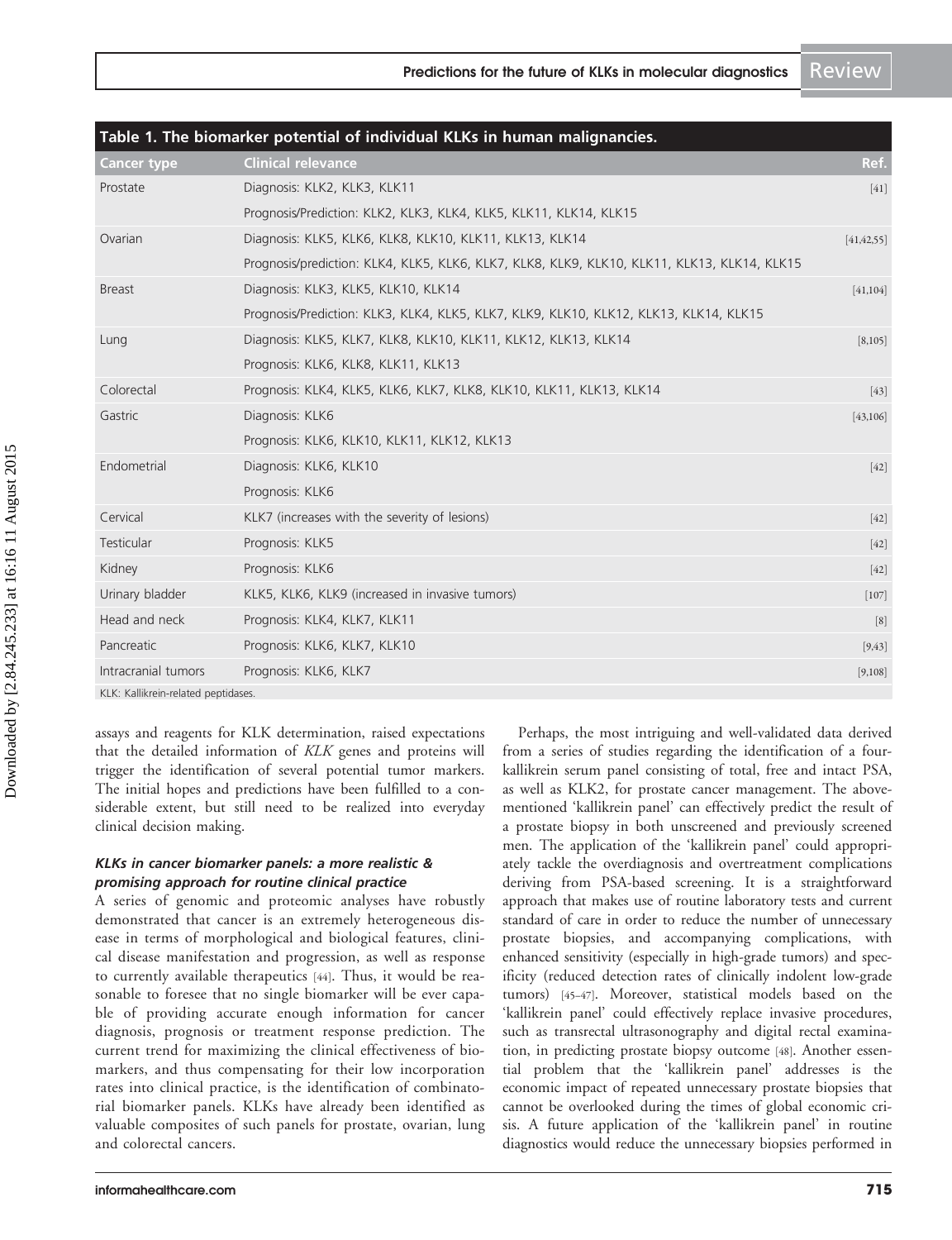the USA up to 56%, without compromising standards of care; this translates to approximately US\$1.12 billion savings per year for the US health care system [\[49](#page-8-0)].

Multivariate models and/or artificial neural networks combining serum KLK2, %fPSA and PSA levels could provide, to some extent, an improved discrimination between CaP and BPH patients. Similar approaches using serum KLK11, %fPSA, MIC-1, MIF, prostate volume or age can also enhance BPH and CaP discrimination. Logistic regression models have demonstrated the potential of serum IGF-1/fPSA ratio and PSP94–fPSA combination for the differential diagnosis of benign and malignant prostate tumors [\[38](#page-8-0)]. The incorporation of a number of single nucleotide polymorphisms (SNPs) in a nomogram also containing PSA, %fPSA, age and other clinical can improve the positive predictive value of PSA testing [[50](#page-8-0)].

Regarding ovarian cancer, initial studies had demonstrated that serum KLK6 [[51\]](#page-8-0) and KLK10 [\[52](#page-9-0)] measurements can be used to enhance the diagnostic sensitivity of CA125 in early disease stages. A later study revealed improved diagnostic properties for the combination of serum KLK10 and CA125 over CA125 alone [[53\]](#page-9-0). Additionally, combinations between serum KLK6 and KLK10 with CA125 and age provided improvements in the discriminatory accuracy for patients harboring ovarian tumors compared with single marker use [[54\]](#page-9-0). A panel of eight KLKs (KLK5, KLK6, KLK7, KLK8, KLK10, KLK11, KLK13 and KLK14) determined in effusion samples produces remarkable areas under the curve (AUCs) of 0.99 and 0.96 for the discrimination of cancer from benign cases and ovarian cancer from other malignancies, respectively [[55](#page-9-0)]. Performed in tissue samples, a panel of KLK6, KLK13 and MUC16 (encoding for CA125) mRNA levels increases the detection sensitivity for early stage ovarian cancer and the negative predictive value compared with MUC16 alone [[56\]](#page-9-0). In cytosolic extracts, the combination of CA125, B7-H4, KLK4, KLK5, KLK7, KLK8 and KLK11 and the combination of CA125, KLK8, KLK10 and KLK13 protein levels can effectively distinguish between ovarian cancer and benign tumors, and between primary ovarian cancer and primary tumors metastatic to the ovary, respectively [[57\]](#page-9-0).

KLK-based biomarker panels with prognostic significance can also be proven extremely helpful in ovarian cancer decision making. A combination of KLK6 and KLK13 tissue protein levels, ascites volume and nuclear grade can accurately predict (AUC = 0.833) the presence of residual tumor after surgery and thus instruct the administration of preoperative chemotherapy [\[58](#page-9-0)]. The combined determination of KLK13, KLK6, KLK8 protein levels in ovarian cytosolic extracts, disease stage and debulking status can efficiently identify patients' response to chemotherapy (AUC = 0.91). Similarly, impressive predictive capabilities have been identified regarding 1-year progression-free survival (AUC = 0.90) for a combination of KLK6, KLK8, KLK11, KLK1 and clinical variables (i.e., stage, debulking success, chemotherapy response), and 5-year progression-free survival (AUC = 0.93) for a combination of KLK6, KLK7, KLK11, KLK14, B7-H4 and clinical variables [\[57\]](#page-9-0). Serum-based multiparametric panels have also been constructed and could offer valuable prognostic information regarding 1-year survival (KLK7, KLK10, B7-H4 and Spondin-2), 1-year disease progression (CA125, KLK7, KLK8 and Spondin-2) and chemotherapy response (CA125, KLK5 and KLK7) [[59](#page-9-0)].

In non-small-cell lung cancer (NSCLC), the study of Planque et al. has demonstrated the diagnostic capabilities  $(AUC = 0.90)$  of combined KLK4, KLK8, KLK10, KLK11, KLK12, KLK13 and KLK14 serum measurements for the discrimination between NSCLC patients and healthy individuals. Another model that includes serum KLK8, KLK11, KLK12, KLK13, KLK1 as well as gender and smoking produced an AUC of 0.92 [[60\]](#page-9-0). Several combinatory assessments of KLK mRNA expression levels can provide important prognostic information regarding the overall survival (OS) of NSCLC patients. The KLK8 alternative transcript 4/KLK11 mRNA ratio in lung cancer is a strong independent predictor of poor OS, showing better prognostic performance even from clinical stage [[61](#page-9-0)].

In colorectal cancer, the combination of tissue protein levels of KLK14, and KLK8, KLK10, KLK14, KLK15, with clinical parameters (age and TNM stage) leads to an increased predictive potential of 1-year and 5-year OS, respectively, compared with clinical parameters alone [\[62](#page-9-0)].

#### Regulation of KLK expression by miRNAs & DNA methylation: epigenetic mechanisms with great translational potential

Determinations of DNA methylation status and miRNA expression levels are regarded as valuable biological tumor markers. They can be easily assessed in body fluids, such as blood or urine, as well as in archival material (formalin-fixed paraffin-embedded tissues) that is accompanied by invaluable clinical follow-up information [\[63](#page-9-0)–[65](#page-9-0)].

The miRNA–KLK axis of interaction has been described so far in prostate cancer [\[66](#page-9-0)], ovarian cancer [\[67](#page-9-0)] and renal cell carcinoma [\[68](#page-9-0)]. Several miRNAs that are deregulated in the aforementioned malignancies are predicted to target KLKs. The experimentally validated interactions include those between miR-331-3p and KLK4, miR-143 and KLK10, miR-224 and both *KLK1* and *KLK10*, let-7f and both *KLK6* and KLK10, miR-516a and KLK10, as well as between members of the miR-99 family and KLK3 [[14](#page-7-0),[69\]](#page-9-0). In ovarian and prostate cancers, a significant negative correlation between the expression levels of miRNAs and their target KLKs has been documented [[14,](#page-7-0)[66,69](#page-9-0)]. For example, a negative correlation between the expression levels of miR-224 and its predicted target KLK15 has been reported in prostate cancer [[69\]](#page-9-0). Interestingly, both KLK15 and miR-224 have been repeatedly proposed by independent researchers as important biomarkers of unfavorable and favorable, respectively, prognosis for prostate cancer patients [\[70](#page-9-0)–[73](#page-9-0)]. We believe that the combination of miRNA and KLK expression into informative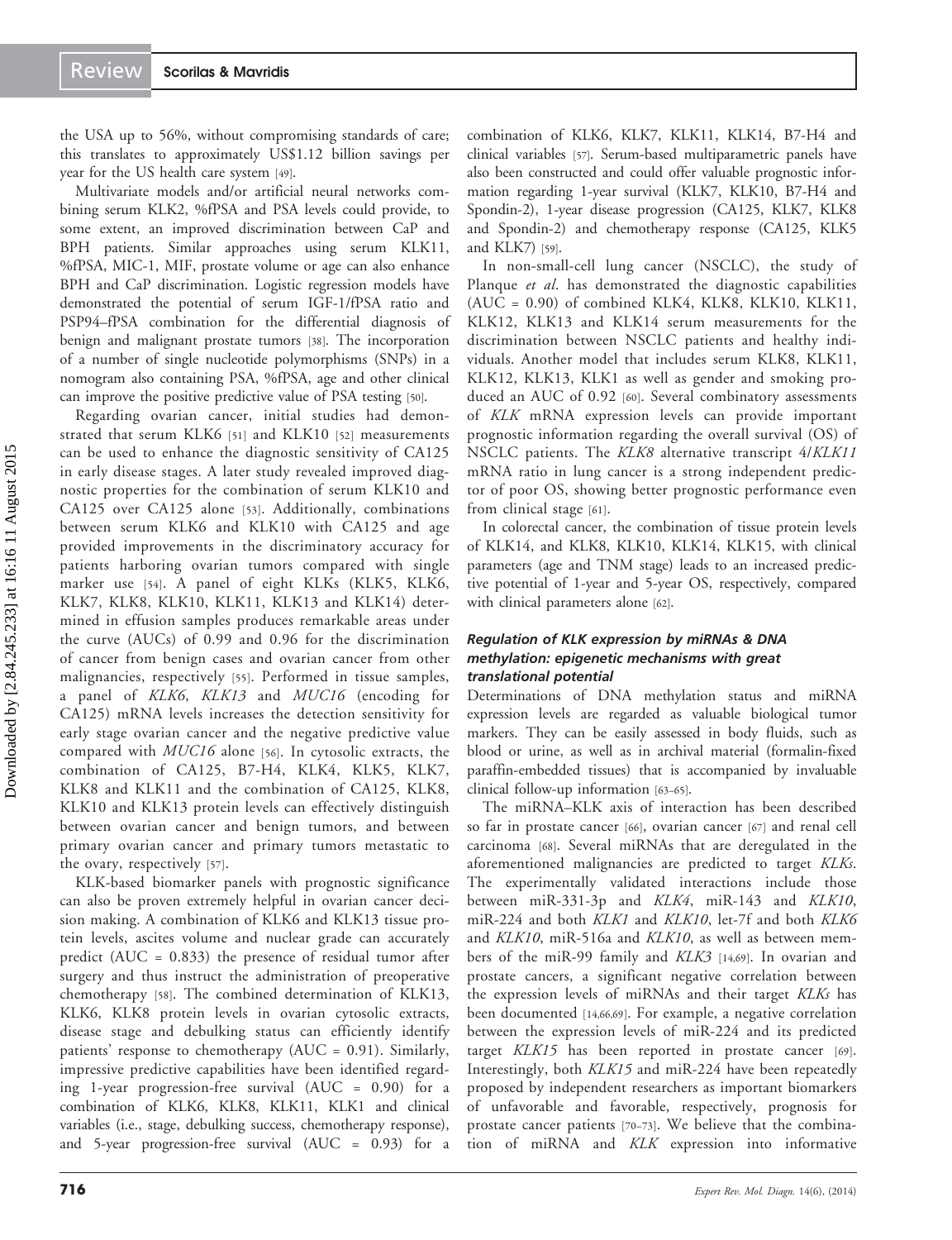Predictions for the future of KLKs in molecular diagnostics Review

diagnostic/prognostic scores can constitute a novel approach in stratifying and translating the heterogeneity of human malignancies to meaningful clinical information.

The KLK locus contains multiple CpG islands, and DNA methylation represents a suggested mechanism of KLK transcriptional regulation for certain gene members (e.g., KLK6, KLK10, KLK1, KLK11, KLK12 and KLK13). The decreased expression of certain KLKs observed in some human malignancies (e.g., KLK6 in breast cancer, KLK10 in NSCLC) is closely associated with CpG island hypermethylation [\[14](#page-7-0),[74](#page-9-0)]. KLK10 exon 3 methylation is associated with poor prognosis in acute lymphoblastic leukemia and breast cancer, while it is also considered as an indicator of advanced disease in NSCLC [[14\]](#page-7-0). A recent study shows that low KLK10 methylation levels are associated with biochemical relapse in prostate cancer patients [[75\]](#page-9-0).

#### There is even more to KLKs than their tumor marker potential: the role of KLKs as biomarkers in nonmalignant diseases

Without doubt, most of the studies regarding the biomarker capacity of KLKs concern human malignancies. Nonetheless, studies addressing the potential role of KLKs in the molecular diagnostics of nonmalignant diseases are also intriguing.

The deregulation of KLK levels has been comprehensively reported in nonmalignant diseases of the CNS [\[11,](#page-7-0)[76\]](#page-9-0). Serum and/or cerebrospinal fluid (CSF) KLK levels could be considered as biomarkers for major CNS diseases.

In Alzheimer's disease (AD), CSF levels of KLK10 increase, while those of KLK7 decrease. Lower KLK7 CSF levels are associated with the presence of ApoE4 alleles, a risk factor of AD [\[77\]](#page-9-0). Both whole blood and CSF levels of KLK6 were initially reported to be increased in AD patients compared with normal controls [[78](#page-9-0)]. Contrariwise, it has been recently shown that patients with synucleinopathy showed lower KLK6 CSF levels compared with controls and AD patients; no difference was found in KLK6 CSF levels between AD and control samples in the same study [\[79\]](#page-9-0). KLK6 CSF and plasma levels are positively correlated with age in normal individuals, and this association is lost [\[80](#page-9-0)] or even inverted [\[81](#page-9-0)] in AD patients. Decreased KLK6 CSF levels have been proposed as a risk factor for AD development [\[80\]](#page-9-0). Interestingly, KLK6 plasma concentrations can be used for the discrimination between AD patients and individuals without neurodegenerative dementia [\[81](#page-9-0)], as well as for calculating the risk for progression of mild cognitive impairment to dementia with vascular component or AD [\[82](#page-9-0)]. Furthermore, patients with frontotemporal dementia exhibit decreased KLK6, KLK7 and KLK10 CSF levels compared with control subjects [[77](#page-9-0)].

Serum KLK6 levels are increased after traumatic brain injury [[83](#page-9-0)] and in postpolio syndrome [\[84\]](#page-9-0), whereas they are decreased in a life-threatening condition known as aneurysmal subarachnoid hemorrhage, with the lowest levels measured in patients with worse outcome [\[85](#page-9-0)].

Aberrant KLK levels are also found in multiple sclerosis (MS). Interestingly, KLK6 participates directly in the

pathogenesis of MS by cleaving basic myelin proteins [\[17,](#page-8-0)[76\]](#page-9-0). An initial study has shown that serum KLK1 and KLK6 levels are elevated in MS patients and are associated with secondary progressive MS and expanded disability status scale scores [[86](#page-9-0)]. Patients diagnosed with advanced MS exhibit elevated KLK6 CSF levels compared with neurological controls [[87](#page-10-0)]. On the contrary, three recent proteomic studies have shown that KLK6 is significantly decreased in the CSF of patients with relapsing–remitting MS compared with other neurological disease controls [[88](#page-10-0)–[90](#page-10-0)]. Significantly increased anti-KLK11 antibody levels (82% sensitivity, 94% specificity) are found in the serum of patients diagnosed with Sjögren's syndrome, another autoimmune-mediated disease [\[91\]](#page-10-0).

One of the well-studied physiological roles of KLKs is their central contribution in maintaining skin homeostasis and desquamation (mainly for KLK5, KLK7 and KLK14). Studies on Netherton syndrome, a rare genetic skin disease linked with mutations in the SPINK5 gene encoding for the inhibitor LEKTI that blocks KLK activity, have shown that the lack of LEKTI causes KLK overactivation, over-desquamation of corneocytes, inflammation and ultimately severe skin dysfunction [\[19](#page-8-0)–[22](#page-8-0)[,92\]](#page-10-0). Regarding the biomarker capacity of KLKs in skin diseases, they may hold promise as biomarkers for psoriasis. KLK6 and KLK8 are increased in psoriatic arthritis synovial fluid compared with noninflammatory osteoarthritis. KLK8 serum levels are also elevated in psoriatic disease and are independently associated with cutaneous psoriasis activity, but not with arthritic disease activity. Consequently, KLK8 could constitute a novel surrogate molecular marker for estimating cutaneous psoriasis severity and monitoring therapeutic response [\[93\]](#page-10-0). KLK10 and KLK13 serum levels are also correlated with the severity of skin lesions in psoriasis. Interestingly, KLK5 and KLK11 concentrations are lower in the serum of psoriasis vulgaris and arthropathic psoriasis patients compared with normal individuals and are significantly decreased after therapy [[94](#page-10-0)]. As far as atopic dermatitis is concerned, serum KLK8 levels are increased, whereas KLK5 and KLK11 levels are decreased [\[95](#page-10-0)]; a KLK7 polymorphism (AACC insertion in the 3'-UTR) has also been associated with this disease [\[96](#page-10-0)].

#### KLK SNPs: biomarker potential deriving from yet another facet of KLKs association with human pathology

A plethora of data demonstrates the linkage between SNPs within the KLK locus and a wide variety of diseases [\[96](#page-10-0)]. In the nonmalignant setting, KLK1 SNPs are associated with hypertension (rs3212816, rs5517), cerebral hemorrhage (rs5517) and cardiovascular disease (rs5515), a KLK2 SNP is related to male infertility (rs2664155), a KLK4 mutation has been identified as causing event of a tooth disorder (mutation:  $g.2142$  G > A, Trp153Stop) and certain KLK8 SNPs have been linked with intracranial aneurysm (rs1722561, rs1701946) [[96](#page-10-0)] and bipolar disorder (rs1612902) [[97\]](#page-10-0). Prostate cancer has been the cornerstone of KLK-related SNPs research, perhaps due to the importance of PSA. KLK2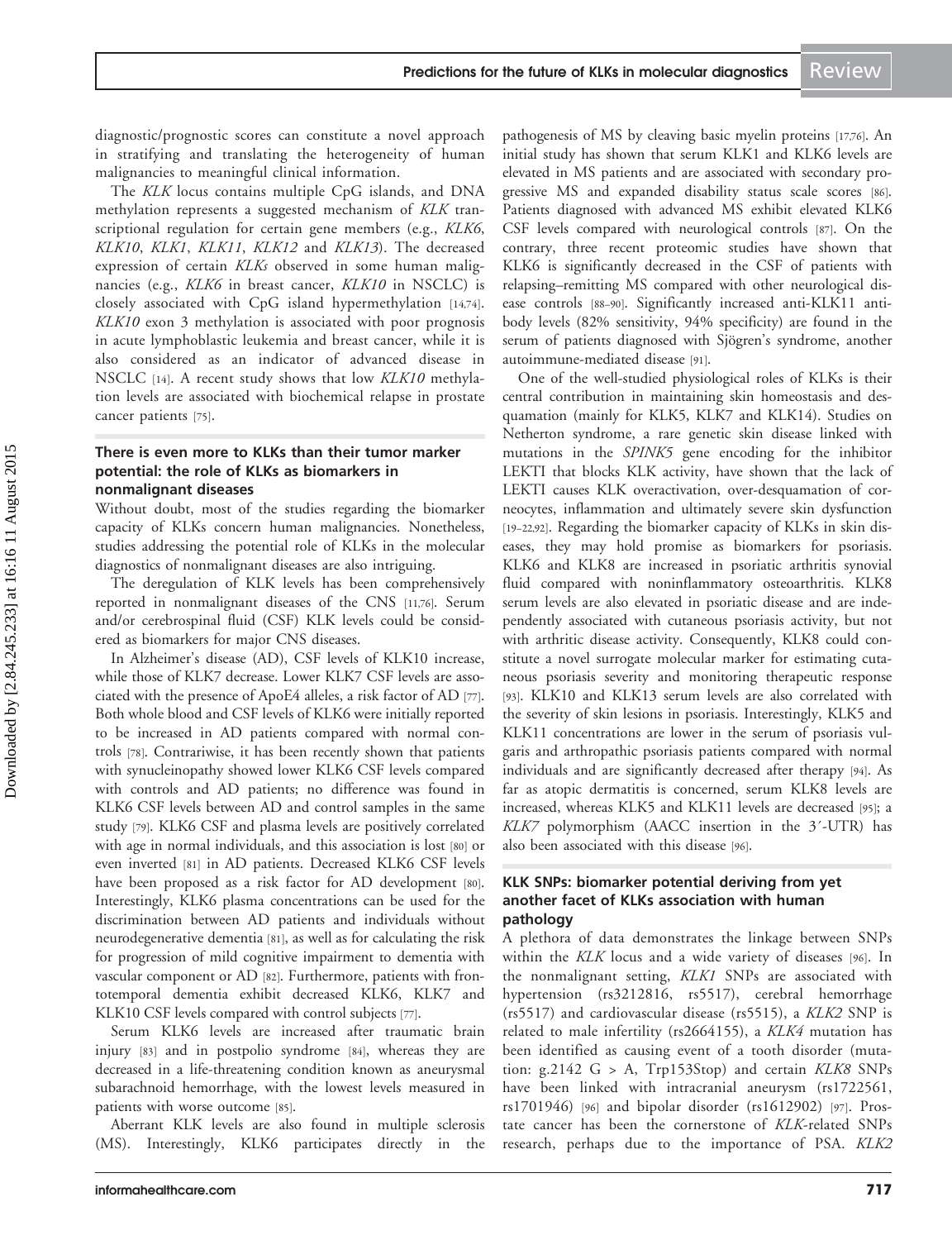(rs198977, rs2664155, rs1506684), KLK3 (e.g., rs266882, rs1058205, rs266870, rs2659122), KLK4 (e.g., rs7248321, rs1654551, rs1701927, rs806019) KLK10 (rs3745535) and KLK12 (rs3865443) SNPs have been associated with prostate cancer risk, KLK3 (e.g., rs266882, rs2735839, rs17632542), KLK4 (rs198968), KLK14 (rs17728459, rs35287116) and KLK15 (rs2659056) SNPs with disease aggressiveness, two KLK3 SNPs (rs61752561, rs2735839) with patients' survival and a KLK2 SNP (rs198977) with biochemical recurrence. Likewise, KLK2 (rs198977) and KLK4 (rs806019) SNPs have been associated with breast cancer risk, a KLK3 SNP was related to less aggressive breast cancer (rs11575894) as well as KLK3 (rs11084033) and KLK15 (rs266851) SNPs were linked with ovarian cancer survival [\[96](#page-10-0),[98](#page-10-0)–[100\]](#page-10-0).

Even though individual KLK SNPs may not be likely to be used as a standalone test in future molecular diagnostics, the multifactorial approach seems, once again, to be more realistic. The combination of KLK SNPs with these of other loci and/or with other conventional clinicopathological data may form the basis of a rapid, easily performed DNA-based clinical test. Toward this direction, it has already been shown that a KLK2 SNP (rs198977) can be combined with clinical data or serum KLK2 levels in order to improve the prediction of biochemical relapse [[96\]](#page-10-0) or to enhance prostate cancer detection [\[100\]](#page-10-0), respectively. Other KLK SNPs can also aid in prostate cancer risk prediction and therapeutic decision making though their incorporation into multifactorial models [\[101\]](#page-10-0).

#### Expert commentary

The use of PSA measurements as a prostate cancer biomarker was a major breakthrough for the practice of oncology. Nonetheless, its extensive use as screening tool in asymptomatic men introduced complexities in prostate cancer management. Without intending to overlook the benefits that PSA has provided regarding the detection of prostate cancer in early stages, it should be noted that PSA-driven overdiagnosis and overtreatment are issues that still remain to be tackled [[23,30](#page-8-0)]. The current challenge is to identify multifactorial biomarker panels that will provide clear advantages over individual biomarkers such as PSA. The application of KLKbased biomarker panels could assist in the decision-making processes primarily for prostate cancer and, in the long term, for other malignancies as well.

Data from the 'four-kallikrein panel' approach are very encouraging toward the reduction of unnecessary prostate biopsies [\[45](#page-8-0)–[49](#page-8-0)]. Ovarian, lung and colorectal cancer management could also be enhanced by multifactorial biomarker panels that include multiple KLK members [[54](#page-9-0)–[62\]](#page-9-0). The amount of KLK-derived information that can be combined is enormous and has been made available through decades of, still ongoing, translational research. KLK expression (mRNA and protein levels), KLK-targeting miRNAs, SNPs found within the KLK locus and the methylation status of KLK genes are examples of detailed molecular data that could be combined with traditional clinicopathological

factors. This multifaceted approach can enhance the diagnostic, prognostic, predictive and/or treatment monitoring potency of the one-sided procedures that are currently followed throughout cancer patients' management. Welldesigned and established assays are already available for KLK assessment at the protein (ELISA, immunohistochemistry), RNA (qPCRs for mRNA and KLK-targeting miRNAs) and DNA (quantitative methylation methods, sequencing for SNPs) levels. These easily performed assays can be costeffectively used in routine clinical practice. Interestingly, KLK levels can be also measured in the serum and CSF of patients suffering from nonmalignant diseases. This has opened new opportunities for the consideration of KLKs as biomarkers for major neurodegenerative and neuroinflammatory diseases such as AD and MS [[78](#page-9-0),[81](#page-9-0),[86,](#page-9-0)[87](#page-10-0)].

#### Five-year view

It is rather unlikely that any single-biomarker test could address the heterogeneity observed, in terms of biological and clinical manifestation, in most human malignancies. Combining multiple biomarkers with conventional, yet strong, indicators can significantly improve the accuracy of molecular diagnostics. The FDA clearance of the multifactorial ROMA score and OVA1 panel for ovarian cancer enhances this notion further [[24\]](#page-8-0).

The significance of several KLK members as individual biomarkers has been corroborated by independent research groups [\[7,8](#page-7-0),[12](#page-7-0),[41,42](#page-8-0)]. Nonetheless, the need for multicentric large-scale validation still exists. We believe that there is a niche for additional KLKs in the treatment decision making of cancer patients and that this can be achieved through their integration in well-defined biomarker panels. Based on the repeatedly validated and straightforward results that have been reported [[45](#page-8-0)–[49\]](#page-8-0), it is highly probable that the 'four-kallikrein panel' will be eventually introduced in clinical practice for prostate cancer. The recent FDA approvals for prostate health index (based on serum-2pro-, total- and free PSA measurements) and urinary PCA3 score highlight the intense medical need for improving decisions regarding prostate cancer management.

Current and future trends in KLK research, such as the elucidation of miRNA–KLKs axis of interaction, deciphering the KLK-methylation patterns, characterization of KLK SNPs, discovery of novel KLK mRNA transcripts, determination of glycosylated KLK isoforms – especially for KLK3 [\[102\]](#page-10-0) and KLK6 [[103\]](#page-10-0) – could help in transforming the envisagement of the incorporation of additional KLKs in future molecular diagnostics into a clinical reality.

#### Acknowledgements

We apologize to those investigators whose work, due to space constraints, was not cited.

#### Financial & competing interests disclosure

This research has been co-financed by the European Union (European Social Fund – ESF) and Greek national funds through the Operational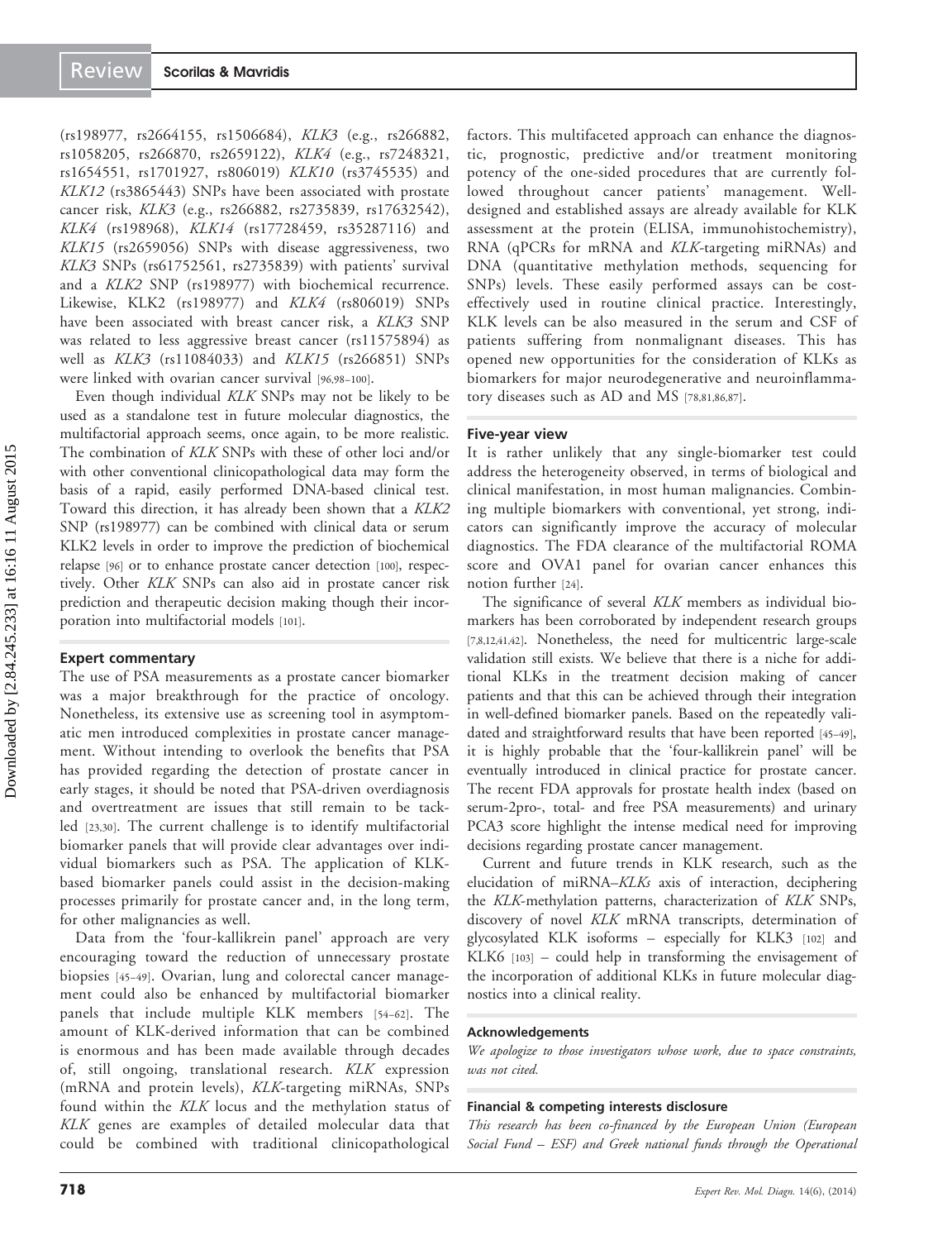<span id="page-7-0"></span>Program 'Education and Lifelong Learning' of the National Strategic Reference Framework (NSRF) – Research Funding Program: THALES. Investing in knowledge society through the European Social Fund (UoA-BIOPROMO, MIS 377046). The authors have no relevant affiliations or financial involvement with any organization or entity with a financial

interest in or financial conflict with the subject matter or materials discussed in the manuscript. This includes employment, consultancies, honoraria, stock ownership or options, expert testimony, grants or patents received or pending, or royalties.

No writing assistance was utilized in the production of this manuscript.

#### Key issues

- The Kallikrein-related peptidase (KLK) gene family encodes for 15 secreted serine proteases, many of which have been described as cancer-related molecules.
- KLK3 (also known as prostate-specific antigen [PSA]) represents the most renowned member of the KLK family. The wide application of PSA as a biomarker for prostate cancer screening has provided notable benefits, such as the detection of prostate cancer at early stages and a, much debated, decrease in mortality rates.
- The benefits of PSA testing came with the complications of overdiagnosis and overtreatment. Thus, novel prostate cancer biomarkers should be introduced in order to reduce the amount of unnecessary biopsies.
- Individual KLK members have been described as biomarkers for the majority of human malignancies including prostate, ovarian, breast, lung and colorectal cancers.
- The incorporation of KLKs into multifaceted biomarker panels provides enhanced diagnostic, prognostic and predictive accuracy in several human malignancies. The most successful example is that of the 'four-kallikrein panel' for prostate cancer, which has great dynamics for introduction into future clinical practice.
- Multifactorial KLK-driven biomarker panels have also been proposed for ovarian, lung and colorectal cancer decision making.
- KLK-derived information that could be combined in biomarker panels includes data from the KLK expression profiling (mRNA and/or protein levels), KLK-targeting miRNAs, SNPs found within the KLK locus and methylation status of KLK genes.
- KLKs are also regarded as promising biomarkers for nonmalignant diseases such as Alzheimer's disease and multiple sclerosis.

#### References

Papers of special note have been highlighted as: • of interest

- •• of considerable interest
- 1. Yousef GM, Chang A, Scorilas A, Diamandis EP. [Genomic organization of](http://www.ncbi.nlm.nih.gov/pubmed/11006094?dopt=Abstract) [the human kallikrein gene family on](http://www.ncbi.nlm.nih.gov/pubmed/11006094?dopt=Abstract) [chromosome 19q13.3-q13.4](http://www.ncbi.nlm.nih.gov/pubmed/11006094?dopt=Abstract). Biochem Biophys Res Commun 2000;276(1):125-33
- The first detailed description of the extended human KLK gene locus.
- 2. Wang MC, Valenzuela LA, Murphy GP, Chu TM. [Purification of a human prostate](http://www.ncbi.nlm.nih.gov/pubmed/89106?dopt=Abstract) [specific antigen](http://www.ncbi.nlm.nih.gov/pubmed/89106?dopt=Abstract). Invest Urol 1979;17(2): 159-63
- 3. Kuriyama M, Wang MC, Papsidero LD, et al. [Quantitation of prostate-specific](http://www.ncbi.nlm.nih.gov/pubmed/6159971?dopt=Abstract) [antigen in serum by a sensitive enzyme](http://www.ncbi.nlm.nih.gov/pubmed/6159971?dopt=Abstract) [immunoassay.](http://www.ncbi.nlm.nih.gov/pubmed/6159971?dopt=Abstract) Cancer Res 1980;40(12): 4658-62
- 4. Stamey TA, Yang N, Hay AR, et al. [Prostate-specific antigen as a serum marker](http://www.ncbi.nlm.nih.gov/pubmed/2442609?dopt=Abstract) [for adenocarcinoma of the prostate](http://www.ncbi.nlm.nih.gov/pubmed/2442609?dopt=Abstract). N Engl J Med 1987;317(15):909-16
- 5. Lilja H, Christensson A, Dahlen U, et al. [Prostate-specific antigen in serum occurs](http://www.ncbi.nlm.nih.gov/pubmed/1716536?dopt=Abstract) [predominantly in complex with alpha](http://www.ncbi.nlm.nih.gov/pubmed/1716536?dopt=Abstract) [1-antichymotrypsin.](http://www.ncbi.nlm.nih.gov/pubmed/1716536?dopt=Abstract) Clin Chem 1991;37(9): 1618-25
- 6. Stenman UH, Leinonen J, Alfthan H, et al. [A complex between prostate-specific antigen](http://www.ncbi.nlm.nih.gov/pubmed/1703033?dopt=Abstract) [and alpha 1-antichymotrypsin is the major](http://www.ncbi.nlm.nih.gov/pubmed/1703033?dopt=Abstract) [form of prostate-specific antigen in serum of](http://www.ncbi.nlm.nih.gov/pubmed/1703033?dopt=Abstract) [patients with prostatic cancer: assay of the](http://www.ncbi.nlm.nih.gov/pubmed/1703033?dopt=Abstract) [complex improves clinical sensitivity for](http://www.ncbi.nlm.nih.gov/pubmed/1703033?dopt=Abstract) [cancer](http://www.ncbi.nlm.nih.gov/pubmed/1703033?dopt=Abstract). Cancer Res 1991;51(1):222-6
- 7. Emami N, Diamandis EP. [Utility of](http://www.ncbi.nlm.nih.gov/pubmed/18687738?dopt=Abstract) [kallikrein-related peptidases \(KLKs\) as](http://www.ncbi.nlm.nih.gov/pubmed/18687738?dopt=Abstract) [cancer biomarkers](http://www.ncbi.nlm.nih.gov/pubmed/18687738?dopt=Abstract). Clin Chem 2008;54(10): 1600-7
- 8. Kontos CK, Scorilas A. [Kallikrein-related](http://www.ncbi.nlm.nih.gov/pubmed/23093268?dopt=Abstract) [peptidases \(KLKs\): a gene family of novel](http://www.ncbi.nlm.nih.gov/pubmed/23093268?dopt=Abstract) [cancer biomarkers](http://www.ncbi.nlm.nih.gov/pubmed/23093268?dopt=Abstract). Clin Chem Lab Med 2012;50(11):1877-91
- 9. Mavridis K, Scorilas A. [Prognostic value](http://www.ncbi.nlm.nih.gov/pubmed/20146586?dopt=Abstract) [and biological role of the kallikrein-related](http://www.ncbi.nlm.nih.gov/pubmed/20146586?dopt=Abstract) [peptidases in human malignancies](http://www.ncbi.nlm.nih.gov/pubmed/20146586?dopt=Abstract). Future Oncol 2010;6(2):269-85
- 10. Mavridis K, Avgeris M, Scorilas A. [Targeting kallikrein-related peptidases in](http://www.ncbi.nlm.nih.gov/pubmed/24571737?dopt=Abstract) [prostate cancer.](http://www.ncbi.nlm.nih.gov/pubmed/24571737?dopt=Abstract) Expert Opin Ther Targets 2014;18(4):365-83
- A recent overview of the therapeutic relevance of KLKs in prostate cancer and other diseases.
- 11. Sotiropoulou G, Pampalakis G. [Targeting](http://www.ncbi.nlm.nih.gov/pubmed/23089221?dopt=Abstract) [the kallikrein-related peptidases for drug](http://www.ncbi.nlm.nih.gov/pubmed/23089221?dopt=Abstract) [development.](http://www.ncbi.nlm.nih.gov/pubmed/23089221?dopt=Abstract) Trends Pharmacol Sci 2012; 33(12):623-34
- 12. Lawrence MG, Lai J, Clements JA. [Kallikreins on steroids: structure, function,](http://www.ncbi.nlm.nih.gov/pubmed/20103546?dopt=Abstract) [and hormonal regulation of prostate-specific](http://www.ncbi.nlm.nih.gov/pubmed/20103546?dopt=Abstract) [antigen and the extended kallikrein locus.](http://www.ncbi.nlm.nih.gov/pubmed/20103546?dopt=Abstract) Endocr Rev 2010;31(4):407-46
- 13. Emami N, Diamandis EP. [New insights](http://www.ncbi.nlm.nih.gov/pubmed/19383303?dopt=Abstract) [into the functional mechanisms and clinical](http://www.ncbi.nlm.nih.gov/pubmed/19383303?dopt=Abstract) [applications of the kallikrein-related](http://www.ncbi.nlm.nih.gov/pubmed/19383303?dopt=Abstract) [peptidase family](http://www.ncbi.nlm.nih.gov/pubmed/19383303?dopt=Abstract). Mol Oncol 2007;1(3): 269-87
- 14. Pasic MD, Olkhov E, Bapat B, Yousef GM. [Epigenetic regulation of kallikrein-related](http://www.ncbi.nlm.nih.gov/pubmed/22505515?dopt=Abstract) [peptidases: there is a whole new world](http://www.ncbi.nlm.nih.gov/pubmed/22505515?dopt=Abstract) [out there.](http://www.ncbi.nlm.nih.gov/pubmed/22505515?dopt=Abstract) Biol Chem 2012;393(5): 319-30
- •• A concise description of the emerging role of miRNAs and epigenetics in KLK-related research.
- 15. Sotiropoulou G, Pampalakis G, Diamandis EP. [Functional roles of human](http://www.ncbi.nlm.nih.gov/pubmed/19819870?dopt=Abstract) [kallikrein-related peptidases](http://www.ncbi.nlm.nih.gov/pubmed/19819870?dopt=Abstract). J Biol Chem 2009;284(48):32989-94
- A well-described overview of the broad roles of KLKs in human physiology.
- 16. Borgono CA, Michael IP, Diamandis EP. [Human tissue kallikreins: physiologic roles](http://www.ncbi.nlm.nih.gov/pubmed/15192120?dopt=Abstract) [and applications in cancer](http://www.ncbi.nlm.nih.gov/pubmed/15192120?dopt=Abstract). Mol Cancer Res 2004;2(5):257-80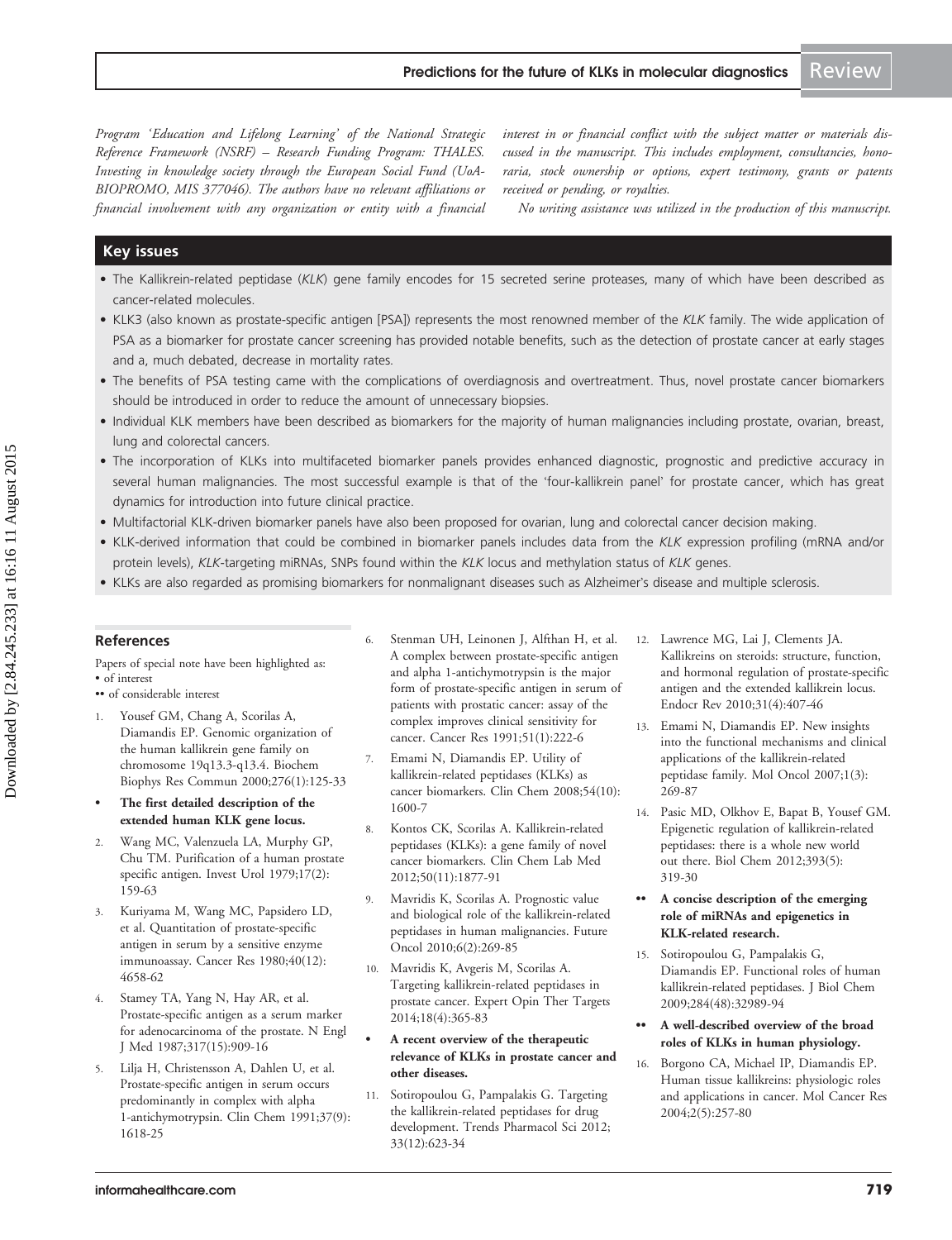# <span id="page-8-0"></span>Review | Scorilas & Mavridis

- 17. Scarisbrick IA, Yoon H, Panos M, et al. [Kallikrein 6 regulates early CNS](http://www.ncbi.nlm.nih.gov/pubmed/22335454?dopt=Abstract) [demyelination in a viral model of multiple](http://www.ncbi.nlm.nih.gov/pubmed/22335454?dopt=Abstract) [sclerosis.](http://www.ncbi.nlm.nih.gov/pubmed/22335454?dopt=Abstract) Brain Pathol 2012;22(5):709-22
- 18. Yousef GM, Kishi T, Diamandis EP. [Role](http://www.ncbi.nlm.nih.gov/pubmed/12589961?dopt=Abstract) [of kallikrein enzymes in the central nervous](http://www.ncbi.nlm.nih.gov/pubmed/12589961?dopt=Abstract) [system.](http://www.ncbi.nlm.nih.gov/pubmed/12589961?dopt=Abstract) Clin Chim Acta 2003;329(1-2):1-8
- 19. Brattsand M, Egelrud T. [Purification,](http://www.ncbi.nlm.nih.gov/pubmed/10514489?dopt=Abstract) [molecular cloning, and expression of a](http://www.ncbi.nlm.nih.gov/pubmed/10514489?dopt=Abstract) [human stratum corneum trypsin-like serine](http://www.ncbi.nlm.nih.gov/pubmed/10514489?dopt=Abstract) [protease with possible function in](http://www.ncbi.nlm.nih.gov/pubmed/10514489?dopt=Abstract) [desquamation](http://www.ncbi.nlm.nih.gov/pubmed/10514489?dopt=Abstract). J Biol Chem 1999;274(42): 30033-40
- 20. Brattsand M, Stefansson K, Lundh C, et al. [A proteolytic cascade of kallikreins in the](http://www.ncbi.nlm.nih.gov/pubmed/15654974?dopt=Abstract) [stratum corneum.](http://www.ncbi.nlm.nih.gov/pubmed/15654974?dopt=Abstract) J Invest Dermatol 2005; 124(1):198-203
- 21. Caubet C, Jonca N, Brattsand M, et al. [Degradation of corneodesmosome proteins](http://www.ncbi.nlm.nih.gov/pubmed/15140227?dopt=Abstract) [by two serine proteases of the kallikrein](http://www.ncbi.nlm.nih.gov/pubmed/15140227?dopt=Abstract) [family, SCTE/KLK5/hK5 and SCCE/](http://www.ncbi.nlm.nih.gov/pubmed/15140227?dopt=Abstract) [KLK7/hK7](http://www.ncbi.nlm.nih.gov/pubmed/15140227?dopt=Abstract). J Invest Dermatol 2004;122(5): 1235-44
- 22. Deraison C, Bonnart C, Lopez F, et al. [LEKTI fragments specifically inhibit KLK5,](http://www.ncbi.nlm.nih.gov/pubmed/17596512?dopt=Abstract) [KLK7, and KLK14 and control](http://www.ncbi.nlm.nih.gov/pubmed/17596512?dopt=Abstract) [desquamation through a pH-dependent](http://www.ncbi.nlm.nih.gov/pubmed/17596512?dopt=Abstract) [interaction](http://www.ncbi.nlm.nih.gov/pubmed/17596512?dopt=Abstract). Mol Biol Cell 2007;18(9): 3607-19
- 23. Prensner JR, Rubin MA, Wei JT, Chinnaiyan AM. [Beyond PSA: the next](http://www.ncbi.nlm.nih.gov/pubmed/22461644?dopt=Abstract) [generation of prostate cancer biomarkers](http://www.ncbi.nlm.nih.gov/pubmed/22461644?dopt=Abstract). Sci Transl Med 2012;4(127):127rv123

#### A comprehensive review that successfully conveys the main aspects of prostate-specific antigen testing.

- 24. Leung F, Diamandis EP, Kulasingam V. [From bench to bedside: discovery of ovarian](http://www.ncbi.nlm.nih.gov/pubmed/23075239?dopt=Abstract) [cancer biomarkers using high-throughput](http://www.ncbi.nlm.nih.gov/pubmed/23075239?dopt=Abstract) [technologies in the past decade.](http://www.ncbi.nlm.nih.gov/pubmed/23075239?dopt=Abstract) Biomark Med 2012;6(5):613-25
- 25. Schroder FH. [Landmarks in prostate cancer](http://www.ncbi.nlm.nih.gov/pubmed/23046034?dopt=Abstract) [screening](http://www.ncbi.nlm.nih.gov/pubmed/23046034?dopt=Abstract). BJU Int 2012(110 Suppl 1):3-7
- 26. Stamey TA, Graves HC, Wehner N, et al. [Early detection of residual prostate cancer](http://www.ncbi.nlm.nih.gov/pubmed/7681119?dopt=Abstract) [after radical prostatectomy by an](http://www.ncbi.nlm.nih.gov/pubmed/7681119?dopt=Abstract) [ultrasensitive assay for prostate specific](http://www.ncbi.nlm.nih.gov/pubmed/7681119?dopt=Abstract) [antigen](http://www.ncbi.nlm.nih.gov/pubmed/7681119?dopt=Abstract). J Urol 1993;149(4):787-92
- 27. Boccon-Gibod L, Djavan WB, Hammerer P, et al. [Management of prostate-specific](http://www.ncbi.nlm.nih.gov/pubmed/15161124?dopt=Abstract) [antigen relapse in prostate cancer:](http://www.ncbi.nlm.nih.gov/pubmed/15161124?dopt=Abstract) [a European Consensus](http://www.ncbi.nlm.nih.gov/pubmed/15161124?dopt=Abstract). Int J Clin Pract 2004;58(4):382-90
- 28. Catalona WJ, Smith DS, Ratliff TL, et al. [Measurement of prostate-specific antigen](http://www.ncbi.nlm.nih.gov/pubmed/1707140?dopt=Abstract) [in serum as a screening test for prostate](http://www.ncbi.nlm.nih.gov/pubmed/1707140?dopt=Abstract) [cancer.](http://www.ncbi.nlm.nih.gov/pubmed/1707140?dopt=Abstract) N Engl J Med 1991;324(17): 1156-61
- 29. Potosky AL, Feuer EJ, Levin DL. [Impact of](http://www.ncbi.nlm.nih.gov/pubmed/11588846?dopt=Abstract) [screening on incidence and mortality of](http://www.ncbi.nlm.nih.gov/pubmed/11588846?dopt=Abstract) [prostate cancer in the United States](http://www.ncbi.nlm.nih.gov/pubmed/11588846?dopt=Abstract). Epidemiol Rev 2001;23(1):181-6
- 30. Marta GN, Hanna SA, Fernandes da Silva JL, Carvalho Hde A. [Screening for prostate cancer: an updated](http://www.ncbi.nlm.nih.gov/pubmed/23259431?dopt=Abstract) [review.](http://www.ncbi.nlm.nih.gov/pubmed/23259431?dopt=Abstract) Expert Rev Anticancer Ther 2013; 13(1):101-8
- 31. Vickers AJ, Roobol MJ, Lilja H. [Screening](http://www.ncbi.nlm.nih.gov/pubmed/22053739?dopt=Abstract) [for prostate cancer: early detection or](http://www.ncbi.nlm.nih.gov/pubmed/22053739?dopt=Abstract) [overdetection?](http://www.ncbi.nlm.nih.gov/pubmed/22053739?dopt=Abstract) Annu Rev Med 2012;63: 161-70
- 32. Andriole GL, Crawford ED, Grubb RL 3rd, et al. [Mortality results from a randomized](http://www.ncbi.nlm.nih.gov/pubmed/19297565?dopt=Abstract) [prostate-cancer screening trial](http://www.ncbi.nlm.nih.gov/pubmed/19297565?dopt=Abstract). N Engl J Med 2009;360(13):1310-19
- 33. Schroder FH, Hugosson J, Roobol MJ, et al. [Screening and prostate-cancer](http://www.ncbi.nlm.nih.gov/pubmed/19297566?dopt=Abstract) [mortality in a randomized European study](http://www.ncbi.nlm.nih.gov/pubmed/19297566?dopt=Abstract). N Engl J Med 2009;360(13):1320-8
- 34. Carter HB. [American Urological Association](http://www.ncbi.nlm.nih.gov/pubmed/23924423?dopt=Abstract) [\(AUA\) guideline on prostate cancer](http://www.ncbi.nlm.nih.gov/pubmed/23924423?dopt=Abstract) [detection: process and rationale.](http://www.ncbi.nlm.nih.gov/pubmed/23924423?dopt=Abstract) BJU Int 2013;112(5):543-7
- 35. Chou R, Croswell JM, Dana T, et al. [Screening for prostate cancer: a review of](http://www.ncbi.nlm.nih.gov/pubmed/21984740?dopt=Abstract) [the evidence for the U.S. Preventive Services](http://www.ncbi.nlm.nih.gov/pubmed/21984740?dopt=Abstract) [Task Force.](http://www.ncbi.nlm.nih.gov/pubmed/21984740?dopt=Abstract) Ann Intern Med 2011;155(11): 762-71
- 36. Prensner JR, Chinnaiyan AM, Srivastava S. [Systematic, evidence-based discovery of](http://www.ncbi.nlm.nih.gov/pubmed/22868876?dopt=Abstract) [biomarkers at the NCI.](http://www.ncbi.nlm.nih.gov/pubmed/22868876?dopt=Abstract) Clin Exp Metastasis 2012;29(7):645-52
- 37. Melichar B. PSA, PCA3 and the phi losophy of prostate cancer management. Clin Chem Lab Med 2013;51(4):707-12
- 38. Stephan C, Rittenhouse H, Cammann H, et al. [New markers and multivariate models](http://www.ncbi.nlm.nih.gov/pubmed/19596933?dopt=Abstract) [for prostate cancer detection.](http://www.ncbi.nlm.nih.gov/pubmed/19596933?dopt=Abstract) Anticancer Res 2009;29(7):2589-600
- 39. Stephan C, Jung K, Semjonow A, et al. [Comparative assessment of urinary prostate](http://www.ncbi.nlm.nih.gov/pubmed/23213079?dopt=Abstract) [cancer antigen 3 and TMPRSS2:ERG gene](http://www.ncbi.nlm.nih.gov/pubmed/23213079?dopt=Abstract) [fusion with the serum \[-2\]proprostate](http://www.ncbi.nlm.nih.gov/pubmed/23213079?dopt=Abstract)[specific antigen-based prostate health index](http://www.ncbi.nlm.nih.gov/pubmed/23213079?dopt=Abstract) [for detection of prostate cancer](http://www.ncbi.nlm.nih.gov/pubmed/23213079?dopt=Abstract). Clin Chem 2013;59(1):280-8
- 40. Schmitt M, Sommerhoff CP, Fritz H, Magdolen V. Introduction to Volume 2: Kallikrein-related peptidases. novel cancer-related biomarkers. De Gruyter; Berlin, Germany: 2012
- 41. Avgeris M, Mavridis K, Scorilas A. [Kallikrein-related peptidases in prostate,](http://www.ncbi.nlm.nih.gov/pubmed/22505514?dopt=Abstract) [breast, and ovarian cancers: from](http://www.ncbi.nlm.nih.gov/pubmed/22505514?dopt=Abstract) [pathobiology to clinical relevance](http://www.ncbi.nlm.nih.gov/pubmed/22505514?dopt=Abstract). Biol Chem 2012;393(5):301-17
- 42. Dorn J, Bayani J, Yousef GM, et al. [Clinical utility of kallikrein-related](http://www.ncbi.nlm.nih.gov/pubmed/23765253?dopt=Abstract) [peptidases \(KLK\) in urogenital](http://www.ncbi.nlm.nih.gov/pubmed/23765253?dopt=Abstract) [malignancies.](http://www.ncbi.nlm.nih.gov/pubmed/23765253?dopt=Abstract) Thromb Haemost 2013; 110(3):408-22
- 43. Kontos CK, Mavridis K, Talieri M, Scorilas A. [Kallikrein-related peptidases](http://www.ncbi.nlm.nih.gov/pubmed/23446315?dopt=Abstract) [\(KLKs\) in gastrointestinal cancer:](http://www.ncbi.nlm.nih.gov/pubmed/23446315?dopt=Abstract) [mechanistic and clinical aspects.](http://www.ncbi.nlm.nih.gov/pubmed/23446315?dopt=Abstract) Thromb Haemost 2013;110(3):450-7
- 44. Nowsheen S, Aziz K, Panayiotidis MI, Georgakilas AG. [Molecular markers for](http://www.ncbi.nlm.nih.gov/pubmed/22120674?dopt=Abstract) [cancer prognosis and treatment: have we](http://www.ncbi.nlm.nih.gov/pubmed/22120674?dopt=Abstract) [struck gold?](http://www.ncbi.nlm.nih.gov/pubmed/22120674?dopt=Abstract) Cancer Lett 2012;327(1-2): 142-52
- 45. Gupta A, Roobol MJ, Savage CJ, et al. [A four-kallikrein panel for the prediction of](http://www.ncbi.nlm.nih.gov/pubmed/20664589?dopt=Abstract) [repeat prostate biopsy: data from the](http://www.ncbi.nlm.nih.gov/pubmed/20664589?dopt=Abstract) [European Randomized Study of Prostate](http://www.ncbi.nlm.nih.gov/pubmed/20664589?dopt=Abstract) [Cancer screening in Rotterdam,](http://www.ncbi.nlm.nih.gov/pubmed/20664589?dopt=Abstract) [Netherlands.](http://www.ncbi.nlm.nih.gov/pubmed/20664589?dopt=Abstract) Br J Cancer 2010;103(5): 708-14
- 46. Vickers A, Cronin A, Roobol M, et al. [Reducing unnecessary biopsy during](http://www.ncbi.nlm.nih.gov/pubmed/20421547?dopt=Abstract) [prostate cancer screening using a](http://www.ncbi.nlm.nih.gov/pubmed/20421547?dopt=Abstract) [four-kallikrein panel: an independent](http://www.ncbi.nlm.nih.gov/pubmed/20421547?dopt=Abstract) [replication.](http://www.ncbi.nlm.nih.gov/pubmed/20421547?dopt=Abstract) J Clin Oncol 2010;28(15): 2493-8
- 47. Vickers AJ, Cronin AM, Roobol MJ, et al. [A four-kallikrein panel predicts prostate](http://www.ncbi.nlm.nih.gov/pubmed/20400522?dopt=Abstract) [cancer in men with recent screening:](http://www.ncbi.nlm.nih.gov/pubmed/20400522?dopt=Abstract) [data from the European Randomized Study](http://www.ncbi.nlm.nih.gov/pubmed/20400522?dopt=Abstract) [of Screening for Prostate Cancer,](http://www.ncbi.nlm.nih.gov/pubmed/20400522?dopt=Abstract) [Rotterdam](http://www.ncbi.nlm.nih.gov/pubmed/20400522?dopt=Abstract). Clin Cancer Res 2010;16(12): 3232-9
- 48. Carlsson SV, Peltola MT, Sjoberg D, et al. [Can one blood draw replace transrectal](http://www.ncbi.nlm.nih.gov/pubmed/23448270?dopt=Abstract) [ultrasonography-estimated prostate volume](http://www.ncbi.nlm.nih.gov/pubmed/23448270?dopt=Abstract) [to predict prostate cancer risk?](http://www.ncbi.nlm.nih.gov/pubmed/23448270?dopt=Abstract) BJU Int 2013;112(5):602-9
	- A recent study describing the direct clinical applicability of the kallikrein panel.
- 49. Voigt JD, Zappala SM, Vaughan ED, Wein AJ. [The Kallikrein Panel for prostate](http://www.ncbi.nlm.nih.gov/pubmed/24166488?dopt=Abstract) [cancer screening: its economic impact](http://www.ncbi.nlm.nih.gov/pubmed/24166488?dopt=Abstract). Prostate 2014;74(3):250-9
- •• A very interesting article describing the economic benefits of switching from prostate-specific antigen to kallikrein panel testing.
- 50. Nam RK, Zhang WW, Trachtenberg J, et al. [Utility of incorporating genetic](http://www.ncbi.nlm.nih.gov/pubmed/19223501?dopt=Abstract) [variants for the early detection of prostate](http://www.ncbi.nlm.nih.gov/pubmed/19223501?dopt=Abstract) [cancer.](http://www.ncbi.nlm.nih.gov/pubmed/19223501?dopt=Abstract) Clin Cancer Res 2009;15(5): 1787-93
- 51. Diamandis EP, Scorilas A, Fracchioli S, et al. [Human kallikrein 6 \(hK6\): a new](http://www.ncbi.nlm.nih.gov/pubmed/12637468?dopt=Abstract) [potential serum biomarker for diagnosis and](http://www.ncbi.nlm.nih.gov/pubmed/12637468?dopt=Abstract)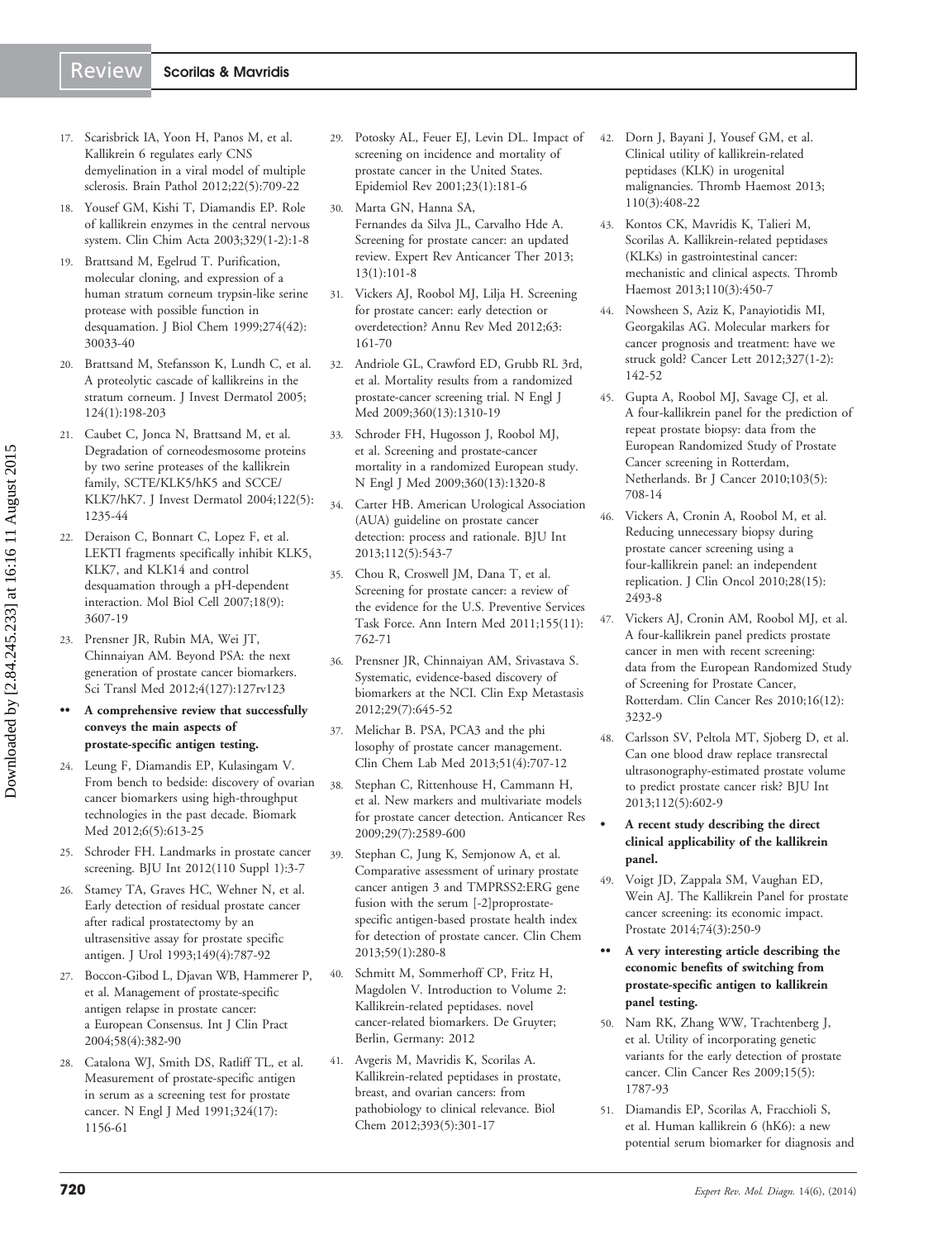<span id="page-9-0"></span>[prognosis of ovarian carcinoma.](http://www.ncbi.nlm.nih.gov/pubmed/12637468?dopt=Abstract) J Clin Oncol 2003;21(6):1035-43

- 52. Luo LY, Katsaros D, Scorilas A, et al. [The](http://www.ncbi.nlm.nih.gov/pubmed/12591730?dopt=Abstract) [serum concentration of human kallikrein](http://www.ncbi.nlm.nih.gov/pubmed/12591730?dopt=Abstract) [10 represents a novel biomarker for ovarian](http://www.ncbi.nlm.nih.gov/pubmed/12591730?dopt=Abstract) [cancer diagnosis and prognosis](http://www.ncbi.nlm.nih.gov/pubmed/12591730?dopt=Abstract). Cancer Res 2003;63(4):807-11
- 53. El Sherbini MA, Sallam MM, Shaban EA, El-Shalakany AH. [Diagnostic value of](http://www.ncbi.nlm.nih.gov/pubmed/21412167?dopt=Abstract) [serum kallikrein-related peptidases](http://www.ncbi.nlm.nih.gov/pubmed/21412167?dopt=Abstract) [6 and 10 versus CA125 in ovarian](http://www.ncbi.nlm.nih.gov/pubmed/21412167?dopt=Abstract) [cancer](http://www.ncbi.nlm.nih.gov/pubmed/21412167?dopt=Abstract). Int J Gynecol Cancer 2011;21(4): 625-32
- 54. Koh SC, Huak CY, Lutan D, et al. [Combined panel of serum human tissue](http://www.ncbi.nlm.nih.gov/pubmed/22808360?dopt=Abstract) [kallikreins and CA-125 for the detection of](http://www.ncbi.nlm.nih.gov/pubmed/22808360?dopt=Abstract) [epithelial ovarian cancer](http://www.ncbi.nlm.nih.gov/pubmed/22808360?dopt=Abstract). J Gynecol Oncol 2012;23(3):175-81
- 55. Shih Ie M, Salani R, Fiegl M, et al. [Ovarian cancer specific kallikrein profile in](http://www.ncbi.nlm.nih.gov/pubmed/17303231?dopt=Abstract) [effusions](http://www.ncbi.nlm.nih.gov/pubmed/17303231?dopt=Abstract). Gynecol Oncol 2007;105(2): 501-7
- 56. White NM, Mathews M, Yousef GM, et al. [Human kallikrein related peptidases 6 and](http://www.ncbi.nlm.nih.gov/pubmed/20037204?dopt=Abstract) [13 in combination withCA125 is a more](http://www.ncbi.nlm.nih.gov/pubmed/20037204?dopt=Abstract) [sensitive test for ovarian cancer than](http://www.ncbi.nlm.nih.gov/pubmed/20037204?dopt=Abstract) [CA125 alone.](http://www.ncbi.nlm.nih.gov/pubmed/20037204?dopt=Abstract) Cancer Biomark 2009;5(6): 279-87
- 57. Zheng Y, Katsaros D, Shan SJ, et al. [A multiparametric panel for ovarian cancer](http://www.ncbi.nlm.nih.gov/pubmed/18056174?dopt=Abstract) [diagnosis, prognosis, and response to](http://www.ncbi.nlm.nih.gov/pubmed/18056174?dopt=Abstract) [chemotherapy.](http://www.ncbi.nlm.nih.gov/pubmed/18056174?dopt=Abstract) Clin Cancer Res 2007; 13(23):6984-92
- 58. Dorn J, Schmitt M, Kates R, et al. [Primary](http://www.ncbi.nlm.nih.gov/pubmed/17363527?dopt=Abstract) [tumor levels of human tissue kallikreins](http://www.ncbi.nlm.nih.gov/pubmed/17363527?dopt=Abstract) [affect surgical success and survival in ovarian](http://www.ncbi.nlm.nih.gov/pubmed/17363527?dopt=Abstract) [cancer patients](http://www.ncbi.nlm.nih.gov/pubmed/17363527?dopt=Abstract). Clin Cancer Res 2007; 13(6):1742-8
- 59. Oikonomopoulou K, Li L, Zheng Y, et al. [Prediction of ovarian cancer prognosis and](http://www.ncbi.nlm.nih.gov/pubmed/18766180?dopt=Abstract) [response to chemotherapy by a serum-based](http://www.ncbi.nlm.nih.gov/pubmed/18766180?dopt=Abstract) [multiparametric biomarker panel](http://www.ncbi.nlm.nih.gov/pubmed/18766180?dopt=Abstract). Br J Cancer 2008;99(7):1103-13
- 60. Planque C, Li L, Zheng Y, et al. [A multiparametric serum kallikrein panel](http://www.ncbi.nlm.nih.gov/pubmed/18316555?dopt=Abstract) [for diagnosis of non-small cell lung](http://www.ncbi.nlm.nih.gov/pubmed/18316555?dopt=Abstract) [carcinoma](http://www.ncbi.nlm.nih.gov/pubmed/18316555?dopt=Abstract). Clin Cancer Res 2008;14(5): 1355-62
- 61. Planque C, Choi YH, Guyetant S, et al. [Alternative splicing variant of](http://www.ncbi.nlm.nih.gov/pubmed/20360129?dopt=Abstract) [kallikrein-related peptidase 8 as an](http://www.ncbi.nlm.nih.gov/pubmed/20360129?dopt=Abstract) [independent predictor of unfavorable](http://www.ncbi.nlm.nih.gov/pubmed/20360129?dopt=Abstract) [prognosis in lung cancer.](http://www.ncbi.nlm.nih.gov/pubmed/20360129?dopt=Abstract) Clin Chem 2010; 56(6):987-97
- 62. Talieri M, Li L, Zheng Y, et al. [The use of](http://www.ncbi.nlm.nih.gov/pubmed/19367279?dopt=Abstract) [kallikrein-related peptidases as adjuvant](http://www.ncbi.nlm.nih.gov/pubmed/19367279?dopt=Abstract) [prognostic markers in colorectal cancer.](http://www.ncbi.nlm.nih.gov/pubmed/19367279?dopt=Abstract) Br J Cancer 2009;100(10):1659-65
- 63. Kotorashvili A, Ramnauth A, Liu C, et al. [Effective DNA/RNA co-extraction for](http://www.ncbi.nlm.nih.gov/pubmed/22514653?dopt=Abstract) [analysis of microRNAs, mRNAs, and](http://www.ncbi.nlm.nih.gov/pubmed/22514653?dopt=Abstract) [genomic DNA from formalin-fixed paraffin](http://www.ncbi.nlm.nih.gov/pubmed/22514653?dopt=Abstract)[embedded specimens](http://www.ncbi.nlm.nih.gov/pubmed/22514653?dopt=Abstract). PLoS One 2012;7(4): e34683
- 64. Allegra A, Alonci A, Campo S, et al. [Circulating microRNAs: new biomarkers in](http://www.ncbi.nlm.nih.gov/pubmed/23026890?dopt=Abstract) [diagnosis, prognosis and treatment of cancer](http://www.ncbi.nlm.nih.gov/pubmed/23026890?dopt=Abstract) [\(review\).](http://www.ncbi.nlm.nih.gov/pubmed/23026890?dopt=Abstract) Int J Oncol 2012;41(6):1897-912
- 65. Liu A, Xu X. [MicroRNA isolation from](http://www.ncbi.nlm.nih.gov/pubmed/21370018?dopt=Abstract) [formalin-fixed, paraffin-embedded tissues.](http://www.ncbi.nlm.nih.gov/pubmed/21370018?dopt=Abstract) Methods Mol Biol 2011;724:259-67
- 66. White NM, Youssef YM, Fendler A, et al. [The miRNA-kallikrein axis of interaction:](http://www.ncbi.nlm.nih.gov/pubmed/22505520?dopt=Abstract) [a new dimension in the pathogenesis of](http://www.ncbi.nlm.nih.gov/pubmed/22505520?dopt=Abstract) [prostate cancer.](http://www.ncbi.nlm.nih.gov/pubmed/22505520?dopt=Abstract) Biol Chem 2012;393(5): 379-89
- 67. White NM, Chow TF, Mejia-Guerrero S, et al. [Three dysregulated miRNAs control](http://www.ncbi.nlm.nih.gov/pubmed/20354523?dopt=Abstract) [kallikrein 10 expression and cell](http://www.ncbi.nlm.nih.gov/pubmed/20354523?dopt=Abstract) [proliferation in ovarian cancer](http://www.ncbi.nlm.nih.gov/pubmed/20354523?dopt=Abstract). Br J Cancer 2010;102(8):1244-53
- 68. White NM, Bui A, Mejia-Guerrero S, et al. [Dysregulation of kallikrein-related peptidases](http://www.ncbi.nlm.nih.gov/pubmed/20180642?dopt=Abstract) [in renal cell carcinoma: potential targets of](http://www.ncbi.nlm.nih.gov/pubmed/20180642?dopt=Abstract) [miRNAs.](http://www.ncbi.nlm.nih.gov/pubmed/20180642?dopt=Abstract) Biol Chem 2010;391(4):411-23
- 69. Yousef GM, White NM. Kallikrein-related peptidases. Volume 2, Chapter 8 microRNAs: a new control mechanism for kallikrein-related peptidases in kidney and other cancers. De Gruyter; Berlin, Germany: 2012. p. 167-82
- 70. Mavridis K, Stravodimos K, Scorilas A. [Quantified KLK15 gene expression levels](http://www.ncbi.nlm.nih.gov/pubmed/23620432?dopt=Abstract) [discriminate prostate cancer from benign](http://www.ncbi.nlm.nih.gov/pubmed/23620432?dopt=Abstract) [tumors and constitute a novel independent](http://www.ncbi.nlm.nih.gov/pubmed/23620432?dopt=Abstract) [predictor of disease progression](http://www.ncbi.nlm.nih.gov/pubmed/23620432?dopt=Abstract). Prostate 2013;73(11):1191-201
- 71. Mavridis K, Stravodimos K, Scorilas A. [Downregulation and prognostic](http://www.ncbi.nlm.nih.gov/pubmed/23136246?dopt=Abstract) [performance of microRNA 224 expression](http://www.ncbi.nlm.nih.gov/pubmed/23136246?dopt=Abstract) [in prostate cancer](http://www.ncbi.nlm.nih.gov/pubmed/23136246?dopt=Abstract). Clin Chem 2013;59(1): 261-9
- 72. Rabien A, Fritzsche FR, Jung M, et al. [KLK15 is a prognostic marker for](http://www.ncbi.nlm.nih.gov/pubmed/20473923?dopt=Abstract) [progression-free survival in patients with](http://www.ncbi.nlm.nih.gov/pubmed/20473923?dopt=Abstract) [radical prostatectomy.](http://www.ncbi.nlm.nih.gov/pubmed/20473923?dopt=Abstract) Int J Cancer 2010; 127(10):2386-94
- 73. Lin ZY, Huang YQ, Zhang YQ, et al. MicroRNA-224 inhibits progression of human prostate cancer by downregulating TRIB1. Int J Cancer 2014;135(3):541-50
- 74. Pampalakis G, Diamandis EP, Sotiropoulou G. [The epigenetic basis for the](http://www.ncbi.nlm.nih.gov/pubmed/16800742?dopt=Abstract) [aberrant expression of kallikreins in human](http://www.ncbi.nlm.nih.gov/pubmed/16800742?dopt=Abstract) [cancers](http://www.ncbi.nlm.nih.gov/pubmed/16800742?dopt=Abstract). Biol Chem 2006;387(6):795-9
- 75. Olkhov-Mitsel E, Van der Kwast T, Kron KJ, et al. [Quantitative](http://www.ncbi.nlm.nih.gov/pubmed/22874102?dopt=Abstract)

[DNA methylation analysis of genes coding](http://www.ncbi.nlm.nih.gov/pubmed/22874102?dopt=Abstract) [for kallikrein-related peptidases 6 and 10 as](http://www.ncbi.nlm.nih.gov/pubmed/22874102?dopt=Abstract) [biomarkers for prostate cancer.](http://www.ncbi.nlm.nih.gov/pubmed/22874102?dopt=Abstract) Epigenetics 2012;7(9):1037-45

- 76. Bayani J, Diamandis EP. The physiology and pathobiology of human kallikrein-related peptidase 6 (KLK6). Clin Chem Lab Med 2012;50(2):211-33
- 77. Diamandis EP, Scorilas A, Kishi T, et al. [Altered kallikrein 7 and 10 concentrations](http://www.ncbi.nlm.nih.gov/pubmed/14972646?dopt=Abstract) [in cerebrospinal fluid of patients with](http://www.ncbi.nlm.nih.gov/pubmed/14972646?dopt=Abstract) [Alzheimer](http://www.ncbi.nlm.nih.gov/pubmed/14972646?dopt=Abstract)'[s disease and frontotemporal](http://www.ncbi.nlm.nih.gov/pubmed/14972646?dopt=Abstract) [dementia](http://www.ncbi.nlm.nih.gov/pubmed/14972646?dopt=Abstract). Clin Biochem 2004;37(3): 230-7
- 78. Diamandis EP, Yousef GM, Petraki C, Soosaipillai AR. [Human kallikrein 6 as a](http://www.ncbi.nlm.nih.gov/pubmed/11166014?dopt=Abstract) [biomarker of alzheimer](http://www.ncbi.nlm.nih.gov/pubmed/11166014?dopt=Abstract)'[s disease.](http://www.ncbi.nlm.nih.gov/pubmed/11166014?dopt=Abstract) Clin Biochem 2000;33(8):663-7
- 79. Wennstrom M, Surova Y, Hall S, et al. [Low CSF levels of both alpha-synuclein and](http://www.ncbi.nlm.nih.gov/pubmed/23308173?dopt=Abstract) [the alpha-synuclein cleaving enzyme](http://www.ncbi.nlm.nih.gov/pubmed/23308173?dopt=Abstract) [neurosin in patients with synucleinopathy.](http://www.ncbi.nlm.nih.gov/pubmed/23308173?dopt=Abstract) PLoS One 2013;8(1):e53250

80. Mitsui S, Okui A, Uemura H, et al. [Decreased cerebrospinal fluid levels of](http://www.ncbi.nlm.nih.gov/pubmed/12480753?dopt=Abstract) [neurosin \(KLK6\), an aging-related protease,](http://www.ncbi.nlm.nih.gov/pubmed/12480753?dopt=Abstract) [as a possible new risk factor for Alzheimer](http://www.ncbi.nlm.nih.gov/pubmed/12480753?dopt=Abstract)'[s](http://www.ncbi.nlm.nih.gov/pubmed/12480753?dopt=Abstract) [disease.](http://www.ncbi.nlm.nih.gov/pubmed/12480753?dopt=Abstract) Ann N Y Acad Sci 2002;977: 216-23

- 81. Menendez-Gonzalez M, Castro-Santos P, Suarez A, et al. [Value of measuring](http://www.ncbi.nlm.nih.gov/pubmed/18525128?dopt=Abstract) [plasmatic levels of neurosin in the diagnosis](http://www.ncbi.nlm.nih.gov/pubmed/18525128?dopt=Abstract) [of Alzheimer](http://www.ncbi.nlm.nih.gov/pubmed/18525128?dopt=Abstract)'[s disease.](http://www.ncbi.nlm.nih.gov/pubmed/18525128?dopt=Abstract) J Alzheimers Dis 2008;14(1):59-67
- 82. Menendez-Gonzalez M, Castro-Santos P, Calatayud MT, et al. [Plasmatic level of](http://www.ncbi.nlm.nih.gov/pubmed/18620574?dopt=Abstract) [neurosin predicts outcome of mild](http://www.ncbi.nlm.nih.gov/pubmed/18620574?dopt=Abstract) [cognitive impairment](http://www.ncbi.nlm.nih.gov/pubmed/18620574?dopt=Abstract). Int Arch Med 2008; 1(1):11
- 83. Phipps HW, Longo LM, Blaber SI, et al. [Kallikrein-related peptidase 6: a biomarker](http://www.ncbi.nlm.nih.gov/pubmed/24266798?dopt=Abstract) [for traumatic brain injury in the rat.](http://www.ncbi.nlm.nih.gov/pubmed/24266798?dopt=Abstract) Brain Inj 2013;27(13-14):1698-706
- 84. Gonzalez H, Ottervald J, Nilsson KC, et al. [Identification of novel candidate protein](http://www.ncbi.nlm.nih.gov/pubmed/19100873?dopt=Abstract) [biomarkers for the post-polio syndrome](http://www.ncbi.nlm.nih.gov/pubmed/19100873?dopt=Abstract)  [implications for diagnosis,](http://www.ncbi.nlm.nih.gov/pubmed/19100873?dopt=Abstract) [neurodegeneration and neuroinflammation](http://www.ncbi.nlm.nih.gov/pubmed/19100873?dopt=Abstract). J Proteomics 2009;71(6):670-81
- 85. Martinez-Morillo E, Diamandis A, Romaschin AD, Diamandis EP. [Kallikrein](http://www.ncbi.nlm.nih.gov/pubmed/23049835?dopt=Abstract) [6 as a serum prognostic marker in patients](http://www.ncbi.nlm.nih.gov/pubmed/23049835?dopt=Abstract) [with aneurysmal subarachnoid hemorrhage](http://www.ncbi.nlm.nih.gov/pubmed/23049835?dopt=Abstract). PLoS One 2012;7(9):e45676
- 86. Scarisbrick IA, Linbo R, Vandell AG, et al. [Kallikreins are associated with secondary](http://www.ncbi.nlm.nih.gov/pubmed/18627300?dopt=Abstract) [progressive multiple sclerosis and promote](http://www.ncbi.nlm.nih.gov/pubmed/18627300?dopt=Abstract) [neurodegeneration](http://www.ncbi.nlm.nih.gov/pubmed/18627300?dopt=Abstract). Biol Chem 2008;389(6): 739-45